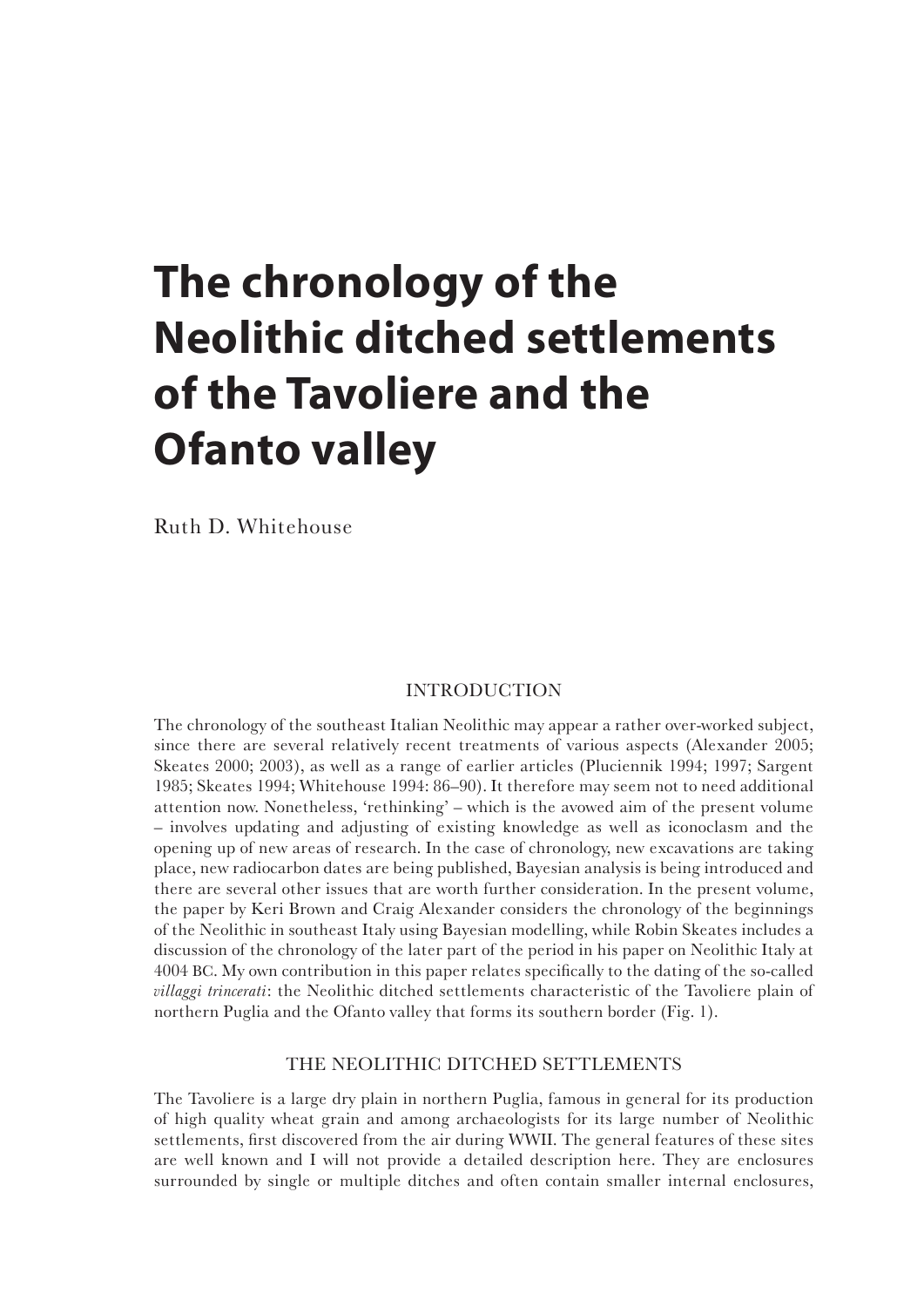

Fig. 1 Map of the Gargano Promontory, Tavoliere Plain and the Ofanto River, showing distribution of ditched sites and locations of sites with 14C dates. 1: Defensola (flint mine); 2: Grotta Scaloria (cult cave); 3: Coppa Nevigata; 4: Fontanarosa Uliveto; 5: Masseria Candelaro; 6: Masseria Santa Tecchia; 7: Passo di Corvo; 8: Scaramella di S. Vito; 9: Villa Comunale 10: Masseria Giuffreda 11: Cava Petrilli; 12: Ripa Tetta; 13: Lagnano da Piede; 14: Palata; 15: Rendina

 *after Brown 2001–2003: 140, with additional sites from Cipolloni Sampò 1980: 304 and elsewhere*

described as C-ditches; some sites have attached outer enclosures, sometimes labelled annexes (a few examples of site plans are shown in Fig. 2). While sites of broadly similar type in the Matera area of eastern Basilicata had been recognised and explored from early in the 20<sup>th</sup> century (Rellini 1919; Ridola 1926), those of the Tavoliere remained unknown till the 1940s when John Bradford recognised them from vegetation marks visible on aerial photos taken by the RAF and USAAF (Bradford & Williams-Hunt 1946; Bradford 1949; 1957: chapter 2).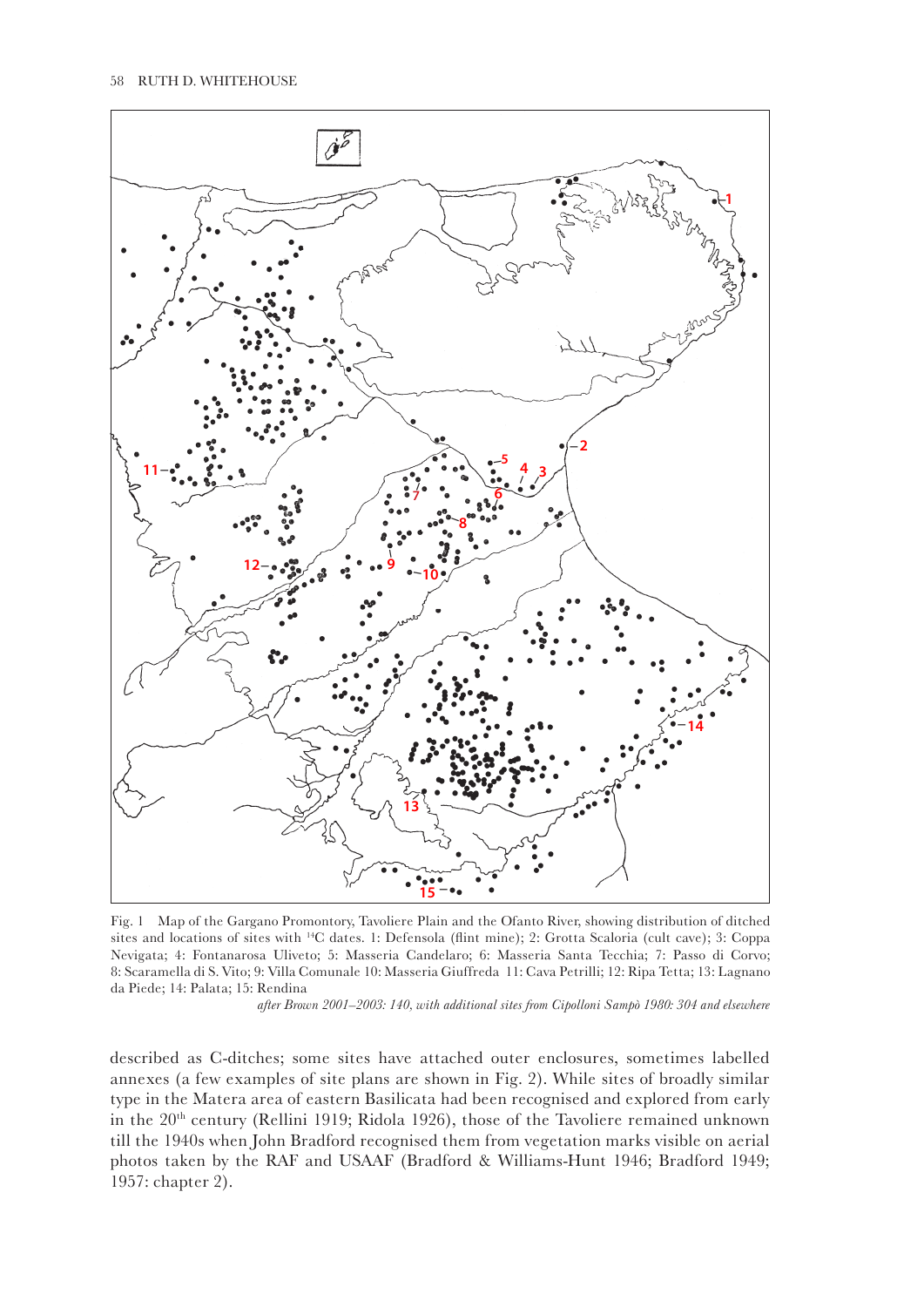

Fig. 2 A–B: typologies of ditched settlements after Tiné 1983: 24 (A) and Jones 1987:180 (B); C–G: examples of site plans. C: small single- and double-ditched sites in the Pozzo Terraneo area (including Jones sites 121 and 122); D: multi-ditched site of Masseria Pozzelle (Jones site 250); E: double-ditched site of Masseria S. Giusta (Jones site 218); F: large multi-ditched site of Masseria Schifata (Jones site 19); G: largest site on the Tavoliere, Passo di Corvo (Jones site 198) *mapped and drawn by Mike Seager Thomas*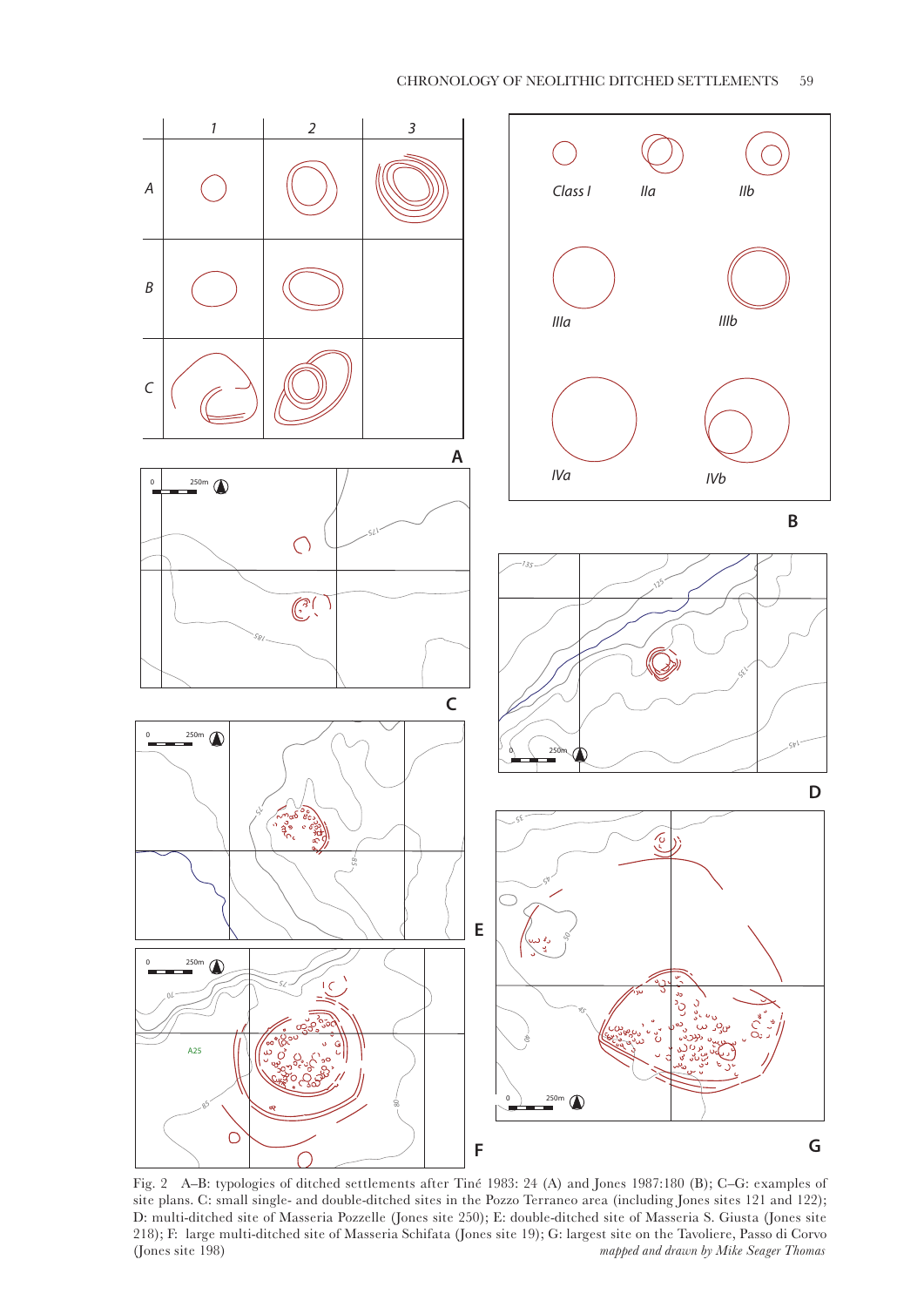Since their first recognition, the sites have been identified as settlements, with many scholars accepting Bradford's subdivision into 'homesteads' (the smaller sites) and 'villages' (the larger ones). The only scholar to suggest any other interpretation is Alasdair Whittle, who has argued that the enclosures were "rarely occupied, either throughout the year or from year to year", that they may have been places of fixed interest in a landscape of mobility "chosen for gatherings and aggregations of people, for social negotiation and transaction as much as the meeting of subsistence needs" (Whittle 1996: 311). Whittle's interpretation is based on comparison with the Neolithic ditched enclosures of Britain (which are different in many ways) and demonstrates a lack of detailed knowledge of the Italian sites, especially the information now available on structures and on subsistence economy. Skeates (2000: 176–7) provides a fuller refutation of Whittle's claims. My own view is that the sites were undoubtedly settlements, used by practitioners of mixed arable and stock farming, though the issue of how permanent or otherwise occupation was remains an open one. Although other types of site, such as open settlements and occupied caves and rock-shelters are known from elsewhere in Apulia, the ditched enclosure is overwhelmingly the dominant settlement form of the earlier part of the Neolithic throughout the Tavoliere and the Ofanto valley.

The number and density of the Neolithic sites in the Tavoliere has always been recognised as remarkable. From an initial assessment of 150–200 sites (Bradford & Williams-Hunt 1946: 192), the number has steadily increased and in 1975 Odetti offered an estimate of 1000. However, producing a list of documented and georeferenced sites has proved a slow process. In 1987 Jones documented 253<sup>1</sup> sites, while in 2004 Brown documented 566, including examples from the Italian air photo archive and aerial reconnaissance by Derrick Riley (Brown 2001–2003). Finally the work of the Tavoliere-Gargano Prehistory Project, carried out by the present author and colleagues from 2002 to the present, has documented many more sites: some of these have been identified on existing air photos but had not been recognised previously (before the application of image-enhancing techniques) while others have been identified on new photos published by GoogleEarth (Hamilton *et al.* forthcoming a). We now have a total of 570 georeferenced sites in the areas covered by the original RAF and USAAF air surveys (less than 50% of the total area of the plain), to which we can add 206 known sites that fall outside these mapped areas (these include sites recognised in surface surveys, as well as from a variety of aerial archaeology sources, including those documented in Brown 2001–2003). Given that the areas outside the zones covered by RAF and USAAF have much more sporadic aerial coverage and only limited surface survey, the combined figure of 776 has to be considerably lower than the original number present in the Tavoliere as a whole. Moreover this total does not include the 60+ Neolithic sites, many of the ditched form, recorded by Mirella Cipolloni Sampò in the Ofanto valley, to the south of the Tavoliere proper, but clearly constituting part of the same Neolithic world (Cipolloni Sampò 1977–1982; 1980). These numbers suggest that Odetti's estimate of 1000 sites was almost certainly conservative. While the sites were certainly not all occupied at the same time – and this aspect is discussed later – we have here a density of Neolithic sites that is unparalleled anywhere in Europe.

## **CHRONOLOGY**

#### *Ceramic chrono-typology*

The southeast Italian Neolithic is normally subdivided into phases based on ceramic typology, tied to an absolute chronology by the attachment of a small number of radiocarbon dates to specific ceramic styles. The simple version of the scheme has three major phases: Early, Middle and Late (*e.g.* Bernabò Brea 1962; Cipolloni Sampò 1992), while a more elaborate version (Tiné 1983: 161–6) has subdivisions into 11 phases (four Early Neolithic, six Middle Neolithic and one Late Neolithic); of these 11 phases, the last two are represented only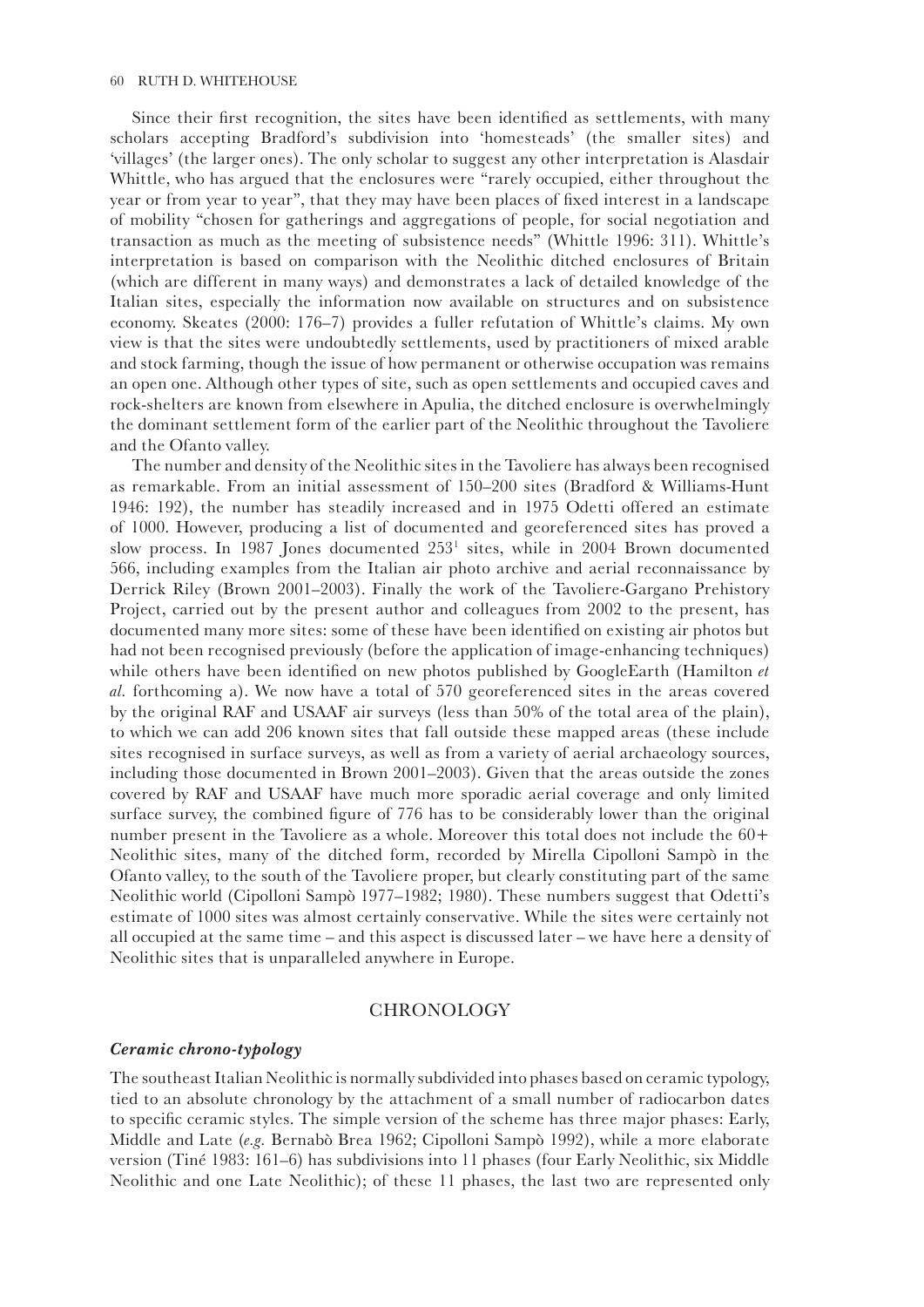| Phase            | Pottery style              | Absolute    | <b>Ditched</b> |
|------------------|----------------------------|-------------|----------------|
| (Tiné1983)       | (Tiné1983)                 | chronology  | enclosures     |
| Late Neolithic   | Diana-Bellavista<br>VII    | 4000 cal BC |                |
| Middle Neolithic | Serra d'Alto<br>VI         | 5000 cal BC |                |
| Middle Neolithic | Scaloria alta<br>V         |             | present        |
| Middle Neolithic | <b>IVd</b> Cassano Ionio   |             | present        |
| Middle Neolithic | IVc Scaloria bassa         |             | present        |
| Middle Neolithic | IVb Passo di Corvo tipico  |             | present        |
| Middle Neolithic | IVa Passo di Corvo arcaico |             | present        |
| Early Neolithic  | Ш<br>Masseria La Ouercia   |             | present        |
| Early Neolithic  | Ilb Lagnano da Piede       |             | present        |
| Early Neolithic  | lla Guadone                |             | present        |
| Early Neolithic  | Prato Don Michele<br>I     | 6000 cal BC |                |

Table 1 Summary of Tiné's chrono-typological scheme for the Neolithic of the Tavoliere, with approximate dates of beginning and end of sequence relating to use of the ditched enclosures *after Tiné 1983: Tav. 126, simplified*

sparsely on the Tavoliere sites and probably represent a time after the ditched enclosures had largely fallen out of use. A summary of this scheme is presented in Table 1. I have long argued that this system does not really work and that there are fundamental problems with using the ceramic sequence to define precise phases in this way (Whitehouse 1969; 1986). In 1986 I suggested a simplified scheme that rejected most of the subdivisions, but reallocated some of Tiné's Early Neolithic phases to the Middle Neolithic and also introduced a fourth phase, a Late Neolithic, to include the later phases of Tiné's Middle Neolithic, while I re-labelled the last phase (Tiné's Late Neolithic) Final Neolithic.

There is undoubtedly a general validity to Tiné's ceramic sequence: simple impressed ware dominates the earliest part, followed by more elaborate impressed wares, accompanied by painted decoration (Guadone, La Quercia, Lagnano da Piede pottery styles); refined light-surfaced 'figulina' wares appear later, initially with red-painted designs (Passo di Corvo), later with red and black or dark brown designs (Scaloria Alta); still later Serra d'Alto painted ware and then Diana-Bellavista plain wares make an appearance. However, the successive pottery styles overlap in their usage and in the Tavoliere there is variation between different parts of the plain and between different sites in the same area; moreover dark-surfaced plain wares appear throughout the sequence, sometimes in considerable quantities. It is likely that geographical and functional considerations, as well as chronological ones, are relevant to these patterns.

There is one important point that I have not made in my previous articles. Between the three main phases generally recognised – Early, Middle and Late Neolithic – or the four I recognised in 1986 – Early Middle, Late and Final Neolithic – there is only one strongly marked transition, which is that between the Middle and Late Neolithic (Tiné) or between the Late and Final Neolithic (Whitehouse). In ceramic terms this line is drawn between the elaborate decorated wares, Trichrome and Serra d'Alto wares, and the plain wares, Diana-Bellavista.2 This really marks a major change, characterised by the abandonment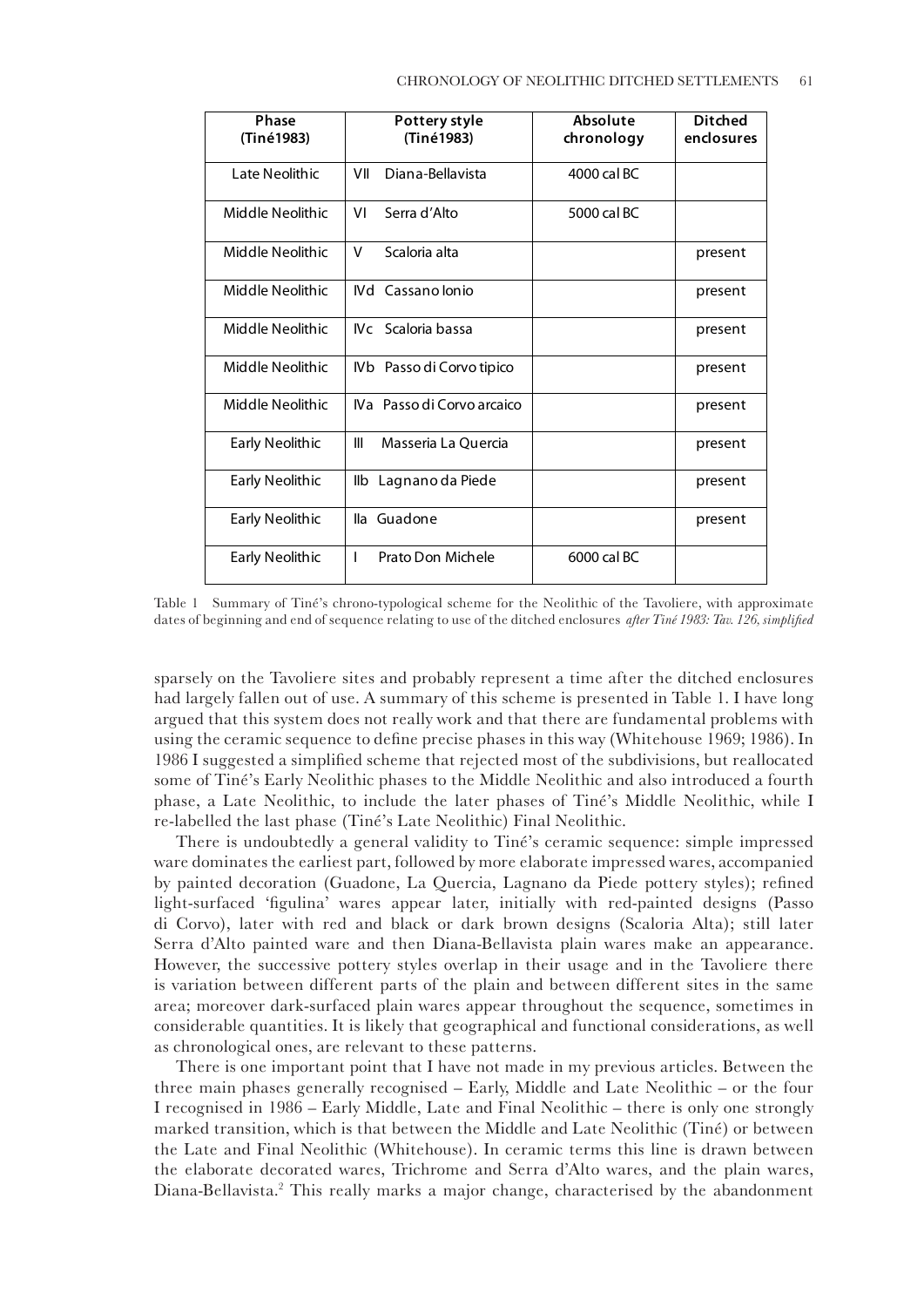of village life, expansion of settlement into new areas, greater emphasis on pastoralism, the development of burial and other ritual sites and what John Robb has called "the great simplification", in terms of pottery styles and other artefact types (Robb 2007: Chapter 8). The date of this change and whether it was sudden or gradual is not very clear but it happened at some time after the Tavoliere ditched villages went out of use. By contrast, the earlier phases seem to develop imperceptibly from one to another, with no clear change in settlement type, subsistence economy or ritual practice, indeed in anything but pottery styles – on which the evidence is ambiguous. It is worth noting that the sequence established by Tiné for the Tavoliere villages is based on stratigraphies of excavated ditches (including both larger settlement ditches and smaller compound ditches), with a small number of associated 14C dates. I have several times argued that at best these stratigraphies reflect local sequences only and cannot reliably be extended to create phases valid for the whole Tavoliere. Moreover, even in terms of local sequences, the stratigraphies can be problematic, since there are sometimes indications of inversions in the sequence, *e.g.* 14C dates in the wrong order (*Villa Comunale*: Simone 1977–82: 160), bone racemisation dates in the wrong order (*Masseria Santa Tecchia*: Belluomini & Delitala 1983) or OSL dates in the wrong order (*Cava Petrilli*: Sanderson & Murphy 2010). These 'wrong' sequences can be explained in terms of the way the ditches were filled in, involving earlier deposits – sometimes including the original material excavated from the ditch – being incorporated at later stages. There is detailed evidence for this at Cava Petrilli (Sanderson & Murphy 2010: 301–4) and it is a plausible interpretation of the other sequences also. In any case it is clear that these sequences need careful interpretation and cannot be taken to reflect ceramic development in a straightforward manner.

## *Radiocarbon dating*

#### *Analysis by Robin Skeates*

The available alternative to chrono-typology is radiocarbon dating. Robin Skeates is the only scholar so far who has attempted to move away from ceramic typology entirely in his discussion of the ditched settlements and to use instead absolute chronology derived from <sup>14</sup>C dates (Skeates 2000). Using only the sites that have produced <sup>14</sup>C dates, he subdivides the thousand years between 6000 and 5000 cal BC, during which the ditched enclosures were in use, into four periods of 250 years each and documents changes in the use of the sites through this sequence (Table 2). In brief, his earliest Neolithic phase,  $c.6000-5750$ cal BC represents the earliest Neolithic on the Tavoliere, with ditched sites and the use of Impressed Ware, but little detailed information on other aspects of life. The next phase, *c*.5750–5500 cal BC continues with ditched enclosures and internal features such as C-ditches, huts and cobbled areas, are documented. More elaborate pottery styles appear (Guadone, La Quercia and Lagnano da Piede wares). Ditches sometimes demonstrate ritual elaboration with burials and other special deposits. The following phase, *c*.5500– 5250 cal BC demonstrates much continuity from the previous stage. The previous pottery styles continue, but the fine light-surfaced *figulina* ware makes an appearance. The social and symbolic significance of enclosure ditches is maintained and enhanced. In the fourth main phase, *c*.5250–5000 cal BC, new features ('hollows', 'cavities' and 'pits') were dug into earlier deposits; these contain a variety of material: primary and secondary burials, food remains, and special artefacts, including figurines and elaborate painted vessels. This phase is characterised by elaboration of material culture and related ritual practices.

While the aims of Skeates' exercise are admirable, the nature of the <sup>14</sup>C evidence really does not support the suggested subdivisions. In the first place, the margin of error of radiocarbon dates generally precludes this level of precision, and this general situation is made worse in this case because several of the dates for the Tavoliere sites have standard deviations of 100 years or more. Secondly, Skeates' sequence is based on 19 dates (of which he rejects 4 as "junk dates") from 11 sites. Given that we now know that the number of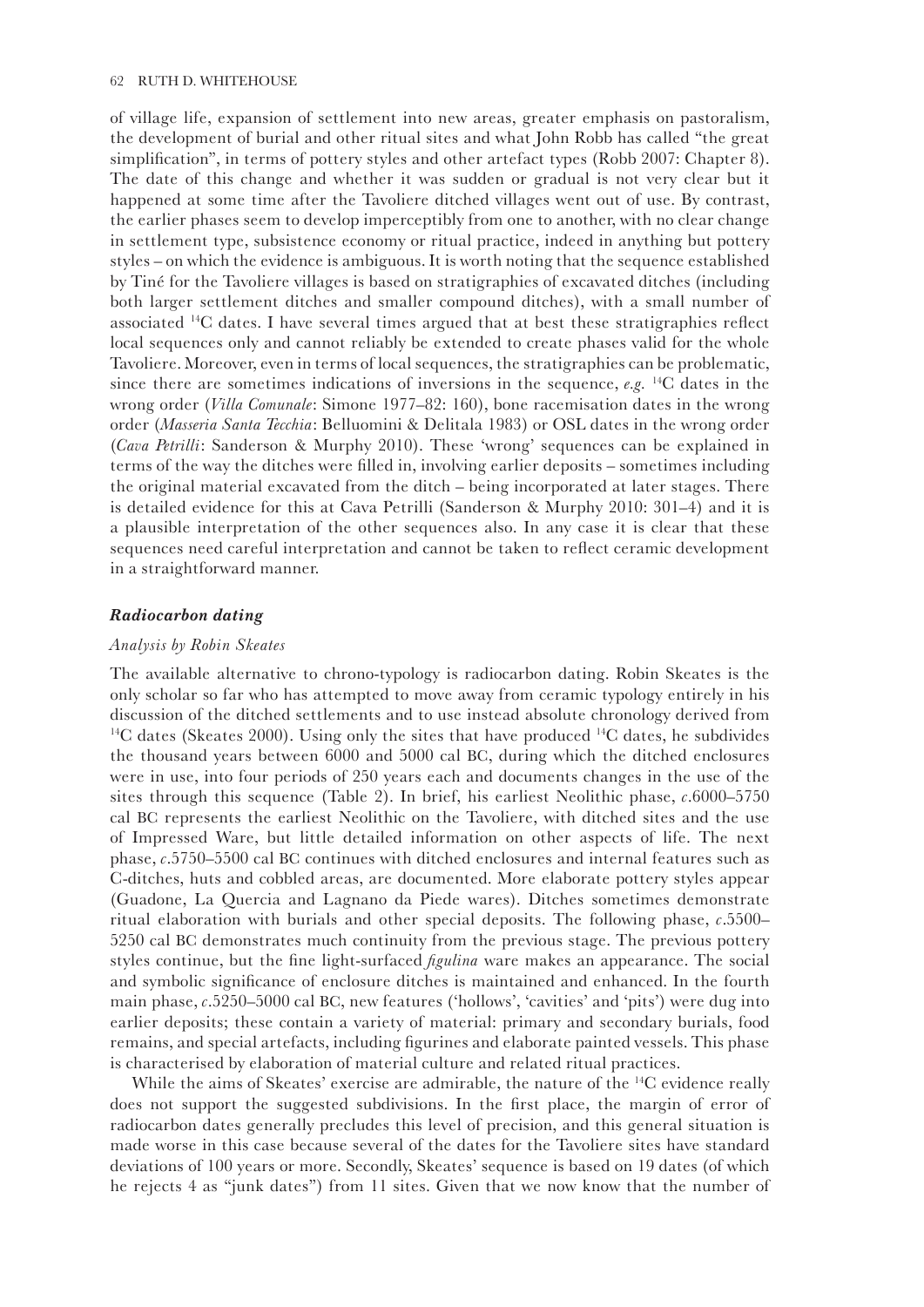| <b>Phases</b><br>(Skeates 2000) | <b>Characteristics</b>                                                                                                                                                                                                                                                                                                                       | Ditched sites with <sup>14</sup> C dates                                                                                                                                                               |
|---------------------------------|----------------------------------------------------------------------------------------------------------------------------------------------------------------------------------------------------------------------------------------------------------------------------------------------------------------------------------------------|--------------------------------------------------------------------------------------------------------------------------------------------------------------------------------------------------------|
| 5000-3000 cal BC                | End of ditched enclosures; new pottery<br>styles: elaborate painted wares and plain<br>Diana-Bellavista wares. New types of burial in<br>slab cists. Tavoliere possibly became<br>'landscape of the dead' (Robb 1994)                                                                                                                        |                                                                                                                                                                                                        |
| 5250-5000 cal BC                | New features ('hollows', 'cavities' and 'pits')<br>dug into earlier deposits; these contain a<br>variety of material: primary and secondary<br>burials, food remains, and special artefacts,<br>including figurines and elaborate painted<br>vessels. Phase characterised by elaboration<br>of material culture and related ritual practices | Masseria Candelaro (ditch F, stratum 4<br>and above; inner area, strata 3-1)<br>Passo di Corvo (area $\alpha$ , phase IVa2)                                                                            |
| 5500-5250 cal BC                | Much continuity from previous stage.<br>Continuation of previous pottery styles, but<br>also introduction of figulina ware. Social and<br>symbolic significance of enclosure ditches<br>maintained and enhanced.                                                                                                                             | Scaramella S. Vito A (sounding 11, spit<br>7)<br>Masseria Santa Tecchia (Structure A,<br>spit 4)<br>Masseria Candelaro (stratum 4)<br>Masseria Fontanarosa Uliveto (inner<br>enclosure ditch, level 6) |
| 5750-5500 cal BC                | Ditched enclosures; C-ditches, huts and<br>cobbled areas. More elaborate pottery<br>(Guadone, La Quercia and Lagnano da Piede<br>wares). Ritual elaboration of ditches with<br>burials and other special deposits                                                                                                                            | Ripa Tetta (earlier phase)<br>Coppa Nevigata (ditch)<br>Villa Comunale, Foggia (structure A,<br>level 8)<br>Lagnano da Piede<br>Masseria Candelaro (stratum 4 and<br>ditch 2, strata 7-5)              |
| 6000-5750 cal BC                | Earliest Neolithic on the Tavoliere, with<br>ditched sites; little detailed information;<br>impressed pottery                                                                                                                                                                                                                                | Masseria Giuffreda (ditch G)<br>Scaramella S. Vito A (sounding 1)                                                                                                                                      |
| 8000-6000 cal BC                | Sparse Mesolithic traces                                                                                                                                                                                                                                                                                                                     |                                                                                                                                                                                                        |

Table 2 Summary of Skeates' chronological scheme for the Neolithic of the Tavoliere, based on 14C dates *summarised from account in Skeates 2000*

ditched sites on the plain is at least  $776$ , plus  $60+$  in the Ofanto valley (see discussion above; Hamilton *et al.* forthcoming a) and that more are being documented each year by new aerial photography and surface survey, a sample of just 15 dates from 11 sites is clearly inadequate to derive a sequence supposedly valid for the whole plain. Moreover, as is apparent even from Skeates' own discussion, the material evidence in general suggests a continuous gradual development, which does not lend itself to division into four distinct phases, with clear boundaries between them.

# *What can we do with the radiocarbon dates?*

If we also exclude three of the four dates that Skeates omitted,<sup>3</sup> we have available at present 30 14C dates from 13 ditched sites, including the sites of Rendina and Palata, in the Ofanto valley, just south of the Tavoliere; there are also dates available from contemporary non-settlement sites in nearby areas, including the burial and cult cave of Scaloria, in the foothills of the Gargano and the flint mine of Defensola (Vieste) in the Gargano Promontory itself. The dates are shown in Fig. 3 and Table 3. The calibrations of the 14C dates have been calculated using the 'intercept' method, criticised by Brown and Alexander (this volume: 42–4). However, I make no apology for using this method here, since my aim is to provide a simple visual image of the spread of dates available for the ditched settlements, rather than refining the chronology in any way.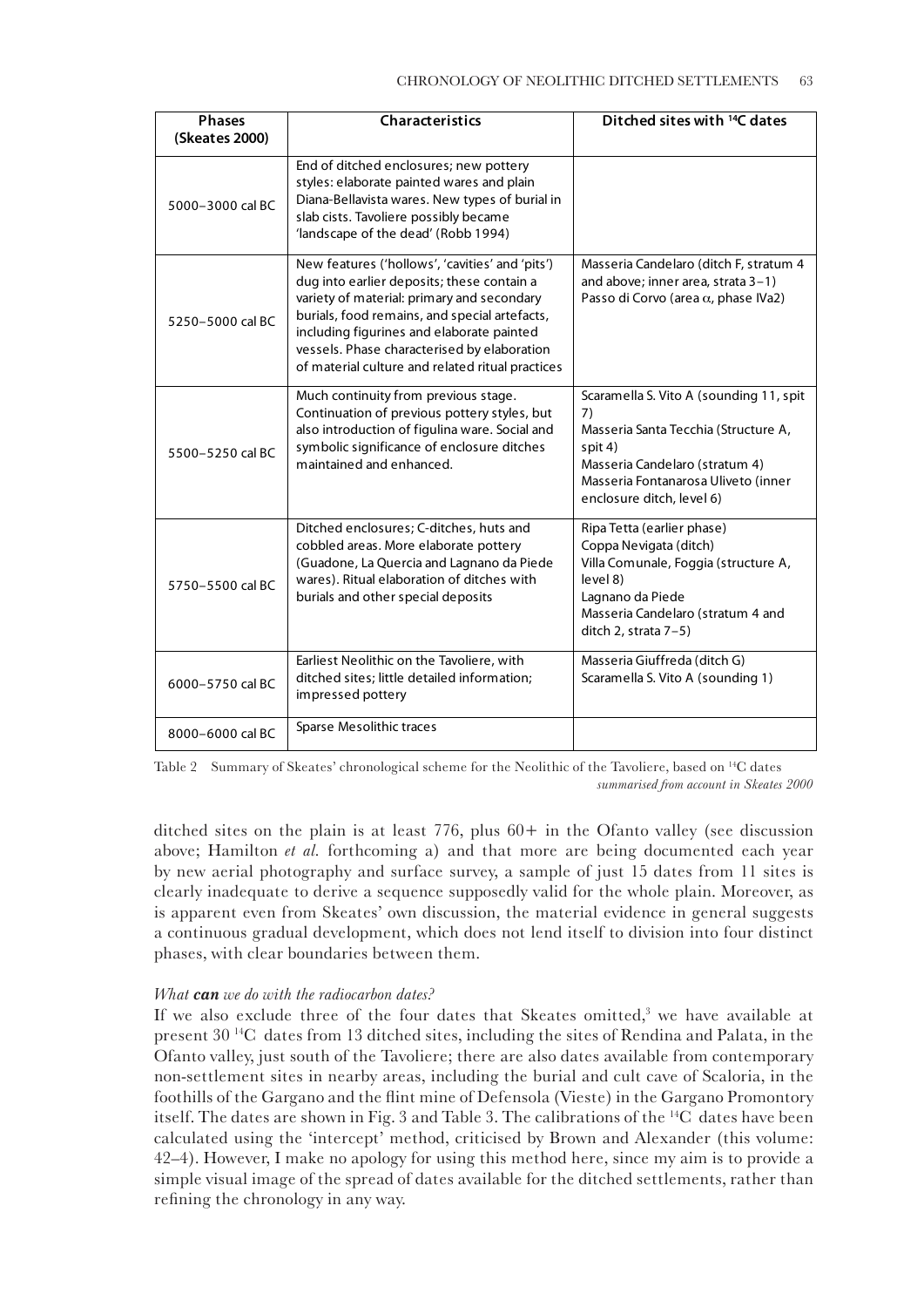

Fig. 3 Radiocarbon dates for Early–Middle Neolithic sites in northern Puglia and Basilicata. Dates are shown as cal BC; the outer hollow box shows the  $2\sigma$  date range; the inner shaded box shows the  $1\sigma$  date range. The dates wer calibrated using the CALIB Radiocarbon Calibration Programme, version 7 (Stuiver, M., Reimer, P.J. & Reimer, R.: calib.qub.ac.uk/calib/ – accessed 22/07/2014)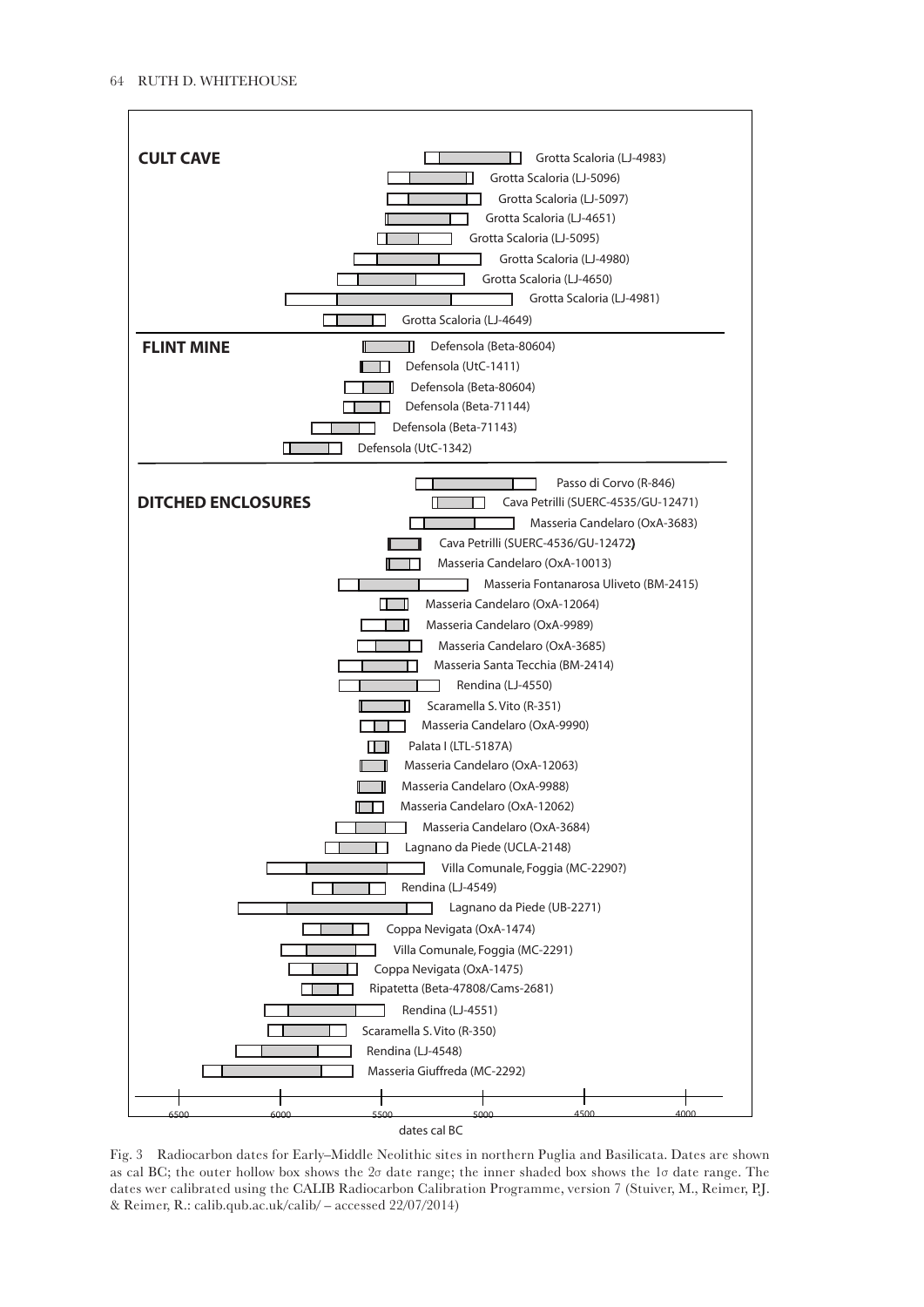# CHRONOLOGY OF NEOLITHIC DITCHED SETTLEMENTS 65

| Date BP                             | $1\sigma$ cal BC | $2\sigma$ cal BC | Sample<br>type                               | Site and context                                                              | Associated<br>pottery                                                        | <b>References</b>                                                                   |
|-------------------------------------|------------------|------------------|----------------------------------------------|-------------------------------------------------------------------------------|------------------------------------------------------------------------------|-------------------------------------------------------------------------------------|
| 8150±200<br>Pi-                     | 7453-6830        | 7568-6642        | marine shell                                 | Coppa Nevigata,<br>Manfredonia (FG)                                           | Impressed ware                                                               | Tongiorgi et al.<br>1959                                                            |
| 7780±320<br>BM-2557                 | 7072-6269        | 7472-6060        | carbonised<br>grain                          | Coppa Nevigata,<br>Manfredonia (FG);<br>deposit of plant<br>material in ditch | mostly Impressed<br>ware                                                     | Ambers et al. 1989:<br>26                                                           |
| 7600±100<br>?                       | 6588-6382        | 6636-6250        | mixed animal<br>bones                        | Masseria Santa Tecchia;<br>compound ditch                                     | Impressed ware,<br>La Quercia ware<br>and Passo di Corvo<br>painted ware     | Belluomini &<br>Delitalia 1983: 266                                                 |
| 7125±200<br>MC-2292                 | 6214-5811        | 6393-5659        | charcoal                                     | Masseria Giuffreda (FG)                                                       | Impressed ware                                                               | Simone 1977-82:<br>160; Guilaine et<br>al.1981: 155-6                               |
| 7110±140<br>LJ-4548                 | 6201-5812        | 6324-5571        | charcoal                                     | Rendina: C-shaped<br>ditch, 4                                                 |                                                                              | Linick 1980: 1040;<br>Galiberti et al.<br>2001:95                                   |
| 7000±100<br>R-350                   | 5985-5792        | 6058-5709        | charcoal                                     | Villaggio Scaramella S.<br>Vito (FG), outer ditch                             | Impressed ware<br>and La Quercia<br>ware                                     | Alessio et al. 1969:<br>486                                                         |
| 6990±80<br>UtC-1342                 | 5979-5792        | 6009-5727        | charcoal                                     | Defensola A (FG); flint<br>mine                                               | Impressed ware<br>and incised ware                                           | Di Lernia et al.<br>1992: 195                                                       |
| 6900±150<br>LJ-4551                 | 5971-5664        | 6054-5544        | charcoal                                     | Rendina: last level of<br>ditch 14                                            |                                                                              | Linick 1980: 1040                                                                   |
| 6890±60<br>Beta-47808/<br>Cams-2681 | 5840-5721        | 5962-5660        | carbonised<br>grain                          | Ripatetta, Lucera (FG):<br>Area B, cobbling                                   | Impressed ware<br>and incised ware;<br>proto-figulina and<br>painted pottery | Tozzi & Verola<br>1991; 47-8;<br>Grifoni & Tozzi<br>1996                            |
| 6880±90<br>OxA-1475                 | 5867-5671        | 5978-5630        | carbonised<br>grain                          | Coppa Nevigata,<br>Manfredonia (FG):<br>ditch                                 | Impressed ware<br>and 1 sherd<br>impressed and<br>painted                    | Manfredini 1987:<br>51; Hedges et<br>al.1 989: 226;<br>Whitehouse 1994:<br>$86 - 7$ |
| 6850±130<br>MC-2291                 | 5875-5671        | 5990-5540        | mixed<br>charcoal and<br>carbonised<br>grain | Villa Comunale, Foggia<br>(FG): sounding 1,<br>level 7                        | Passo di Corvo<br>and Scaloria Bassa<br>painted pottery                      | Guilaine et al. 1981:<br>156; Simone<br>1977-82:160                                 |
| 6850±80<br>OxA-1474                 | 5832-5661        | 5966-5621        | carbonised<br>grain                          | Coppa Nevigata,<br>Manfredonia (FG): lip<br>of ditch                          | Impressed ware<br>and 1 sherd<br>figulina                                    | Hedges et al. 1989:<br>226; Whitehouse<br>1994: 86-7                                |
| 6820±80<br>Beta 71143               | 5772-5635        | 5887-5568        | charcoal                                     | Defensola (FG): flint<br>mine                                                 |                                                                              | Galiberti et al.<br>2001:95                                                         |
| 6790±255<br>UB-2271                 | 5973-5486        | 6215-5227        | bone<br>collagen                             | Lagnano da Piede (FG):<br>bottom of ditch                                     | Guadone<br>Impressed ware,<br>incised ware and<br>Lagnano painted<br>ware    | Mallory 1984-7:<br>249-50, 271;<br>Marshall Brown<br>1984-7: 279-89                 |
| 6780±100<br>LJ-4549                 | 5766-5569        | 5882-5517        | charcoal                                     | Rendina: C-shaped<br>ditch, 4                                                 |                                                                              | Linick 1980: 1040;                                                                  |
| 6750±220<br>MC-2291<br>$[?2290]$    | 5876-5481        | 6069-5230        | charcoal and<br>carbonised<br>grain          | Villa Comunale, Foggia<br>(FG)                                                | Impressed ware,<br>La Ouercia ware<br>and white band<br>painted ware         | Guilaine et al. 1981:<br>156; Simone<br>1977-82:160                                 |
| 6720±100<br>LJ-4649                 | 5717-5558        | 5804-5478        | charcoal                                     | Grotta Scaloria,<br>Manfredonia (FG): in<br>burial                            | Undiagnostic<br>Neolithic pottery                                            | Linick 1984: 99                                                                     |
| 6700±100<br><b>UCLA-2148</b>        | 5706-5541        | 5787-5474        | bone<br>collagen                             | Lagnano da Piede (FG):<br>upper part of ditch                                 | Guadone<br>Impressed ware,<br>La Quercia and<br>Lagnano painted<br>ware      | Mallory 1984-7:<br>249-50, 271;<br>Marshall Brown<br>1984-7: 279-89                 |
| 6670±70<br>Beta 71144               | 5642-5532        | 5706-5485        | charcoal                                     | Defensola (FG): flint<br>mine                                                 |                                                                              | Galiberti et al.<br>2001:95                                                         |

Table 3 List of radiocarbon dates plotted in Fig. 3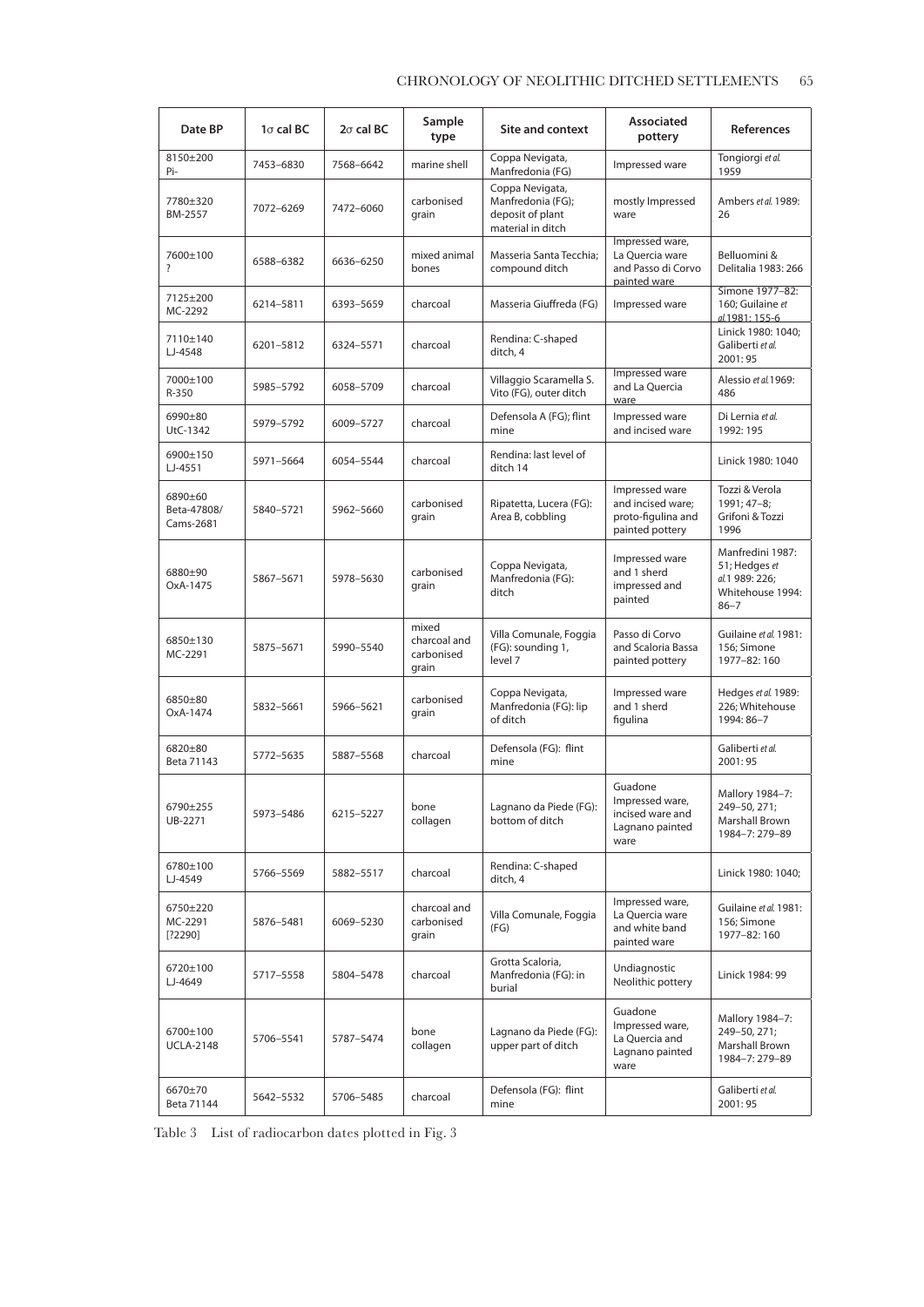# 66 RUTH D. WHITEHOUSE

| Date BP               | $1\sigma$ cal BC | $2\sigma$ cal BC | Sample<br>type                  | <b>Site and context</b>                                              | Associated<br>pottery                                                              | <b>References</b>                                                                                  |
|-----------------------|------------------|------------------|---------------------------------|----------------------------------------------------------------------|------------------------------------------------------------------------------------|----------------------------------------------------------------------------------------------------|
| 6640+95<br>OxA-3684   | 5632-5492        | 5727-5384        | animal bone                     | Masseria Candelaro<br>(FG): structure Q,<br>laver <sub>4</sub>       | Guadone<br>Impressed ware,<br>graffiti, red band<br>painted and La<br>Ouercia ware | Skeates 1994:<br>254-5; Cassano &<br>Manfredini 2004:<br>$463 - 5$                                 |
| 6638±34<br>OxA-12062  | 5618-5552        | 5629-5511        | animal bone                     | Masseria Candelaro<br>$(FG)$ : pit P3                                |                                                                                    | Cassano &<br>Manfredini 2004:<br>$463 - 5$                                                         |
| 6630±70<br>Beta 80604 | 5622-5518        | 5666-5475        | charcoal                        | Defensola (FG): flint<br>mine                                        |                                                                                    | Galiberti et al.<br>2001:95                                                                        |
| 6630±40<br>UtC-1411   | 5616-5537        | 5626-5492        | charcoal                        | Defensola (FG): flint<br>mine, latest phases<br>of mine              | Rendina 1                                                                          | Di Lernia et<br>al. 1992: 195;<br>Galiberti et al.<br>2001:95                                      |
| 6605±45<br>OxA-9988   | 5613-5495        | 5618-5485        | seed                            | Masseria Candelaro<br>(FG): structure Q,<br>layer 3                  |                                                                                    | Cassano &<br>Manfredini 2004:<br>$463 - 5$                                                         |
| 6601±37<br>OxA-12063  | 5610-5495        | 5616-5485        | human bone                      | Masseria Candelaro<br>(FG): pit P2, burial<br>layer 8                |                                                                                    | Cassano &<br>Manfredini 2004:<br>$463 - 5$                                                         |
| 6576±45<br>LTL-5187A  | 5556-5484        | 5616-5476        | human bone                      | Palata I, phase 3,<br>human burial                                   |                                                                                    | Radina et al. 2011:<br>117                                                                         |
| 6555±45<br>OxA-9990   | 5542-5478        | 5617-5468        | seed                            | Masseria Candelaro<br>(FG): ditch Ze, layer 5                        |                                                                                    | Cassano &<br>Manfredini 2004:<br>$463 - 5$                                                         |
| 6540±65<br>$R - 351$  | 5609-5393        | 5617-5375        | scarce<br>charcoal<br>fragments | Villaggio Scaramella<br>S. Vito (FG): bottom of<br>inner ditch       | Impressed ware<br>and La Quercia<br>ware                                           | Alessio et al. 1969:<br>486                                                                        |
| 6540±60<br>Beta 80603 | 5606-5470        | 5616-5376        | charcoal                        | Defensola (FG): flint<br>mine                                        |                                                                                    | Galiberti et al.<br>2001:95                                                                        |
| 6530±260<br>LJ-4981   | 5719-5217        | 5980-4855        | charcoal                        | Grotta Scaloria,<br>Manfredonia (FG):<br>burial floor, level 4       | Impressed ware<br>and other                                                        | Linick 1984: 100                                                                                   |
| 6530+150<br>LJ-150    | 5620-5363        | 5738-5082        | charcoal                        | Rendina: last level of<br>ditch 14                                   |                                                                                    | Linick 1980: 1040                                                                                  |
| 6520±70<br>BM-2414    | 5552-5381        | 5617-5345        | human bone<br>collagen          | Masseria Santa Tecchia,<br>Manfredonia (FG)                          | Impressed ware<br>and La Quercia<br>ware                                           | Whitehouse 1994:<br>87-8; Ambers et al.<br>1989: 27                                                |
| 6510±95<br>OxA-3685   | 5548-5373        | 5624-5313        | human bone                      | Masseria Candelaro<br>(FG): ditch F, layer 6                         | Guadone<br>Impressed ware,<br>graffiti, red band<br>painted and La<br>Quercia ware | Skeates 1994:<br>254-5; Cassano &<br>Manfredini 2004:<br>$463 - 5$                                 |
| 6510±45<br>OxA-9989   | 5527-5385        | 5556-5371        | seed                            | Masseria Candelaro<br>(FG): pit P2, layer 8                          |                                                                                    | Cassano &<br>Manfredini 2004:<br>$463 - 5$                                                         |
| 6501±37<br>OxA-12064  | 5512-5385        | 5529-5374        | human bone                      | Masseria Candelaro<br>(FG): structure Q, area<br>of skulls           |                                                                                    | Cassano &<br>Manfredini 2004:<br>$463 - 5$                                                         |
| 6490±150<br>BM-2415   | 5610-5318        | 5711-5078        | charcoal                        | Masseria Fontanarosa<br>Uliveto, Manfredonia<br>(FG), external ditch | Impressed ware<br>and red line<br>painted pottery                                  | Cassano &<br>Manfredini 1983:<br>141-2; Ambers<br>et al. 1989: 27;<br>Whitehouse 1994:<br>$87 - 8$ |
| 6490±140<br>LJ-4650   | 5604-5321        | 5709-5081        | charcoal                        | Grotta Scaloria,<br>Manfredonia (FG):<br>human skull                 | No associated<br>pottery                                                           | Linick 1984: 99                                                                                    |
| 6450±50<br>OxA-10013  | 5474-5376        | 5485-5321        | human bone                      | Masseria Candelaro<br>(FG): 45C, burial T2                           |                                                                                    | Cassano &<br>Manfredini 2004:<br>$463 - 5$                                                         |

Table 3 cont. List of radiocarbon dates plotted in Fig. 3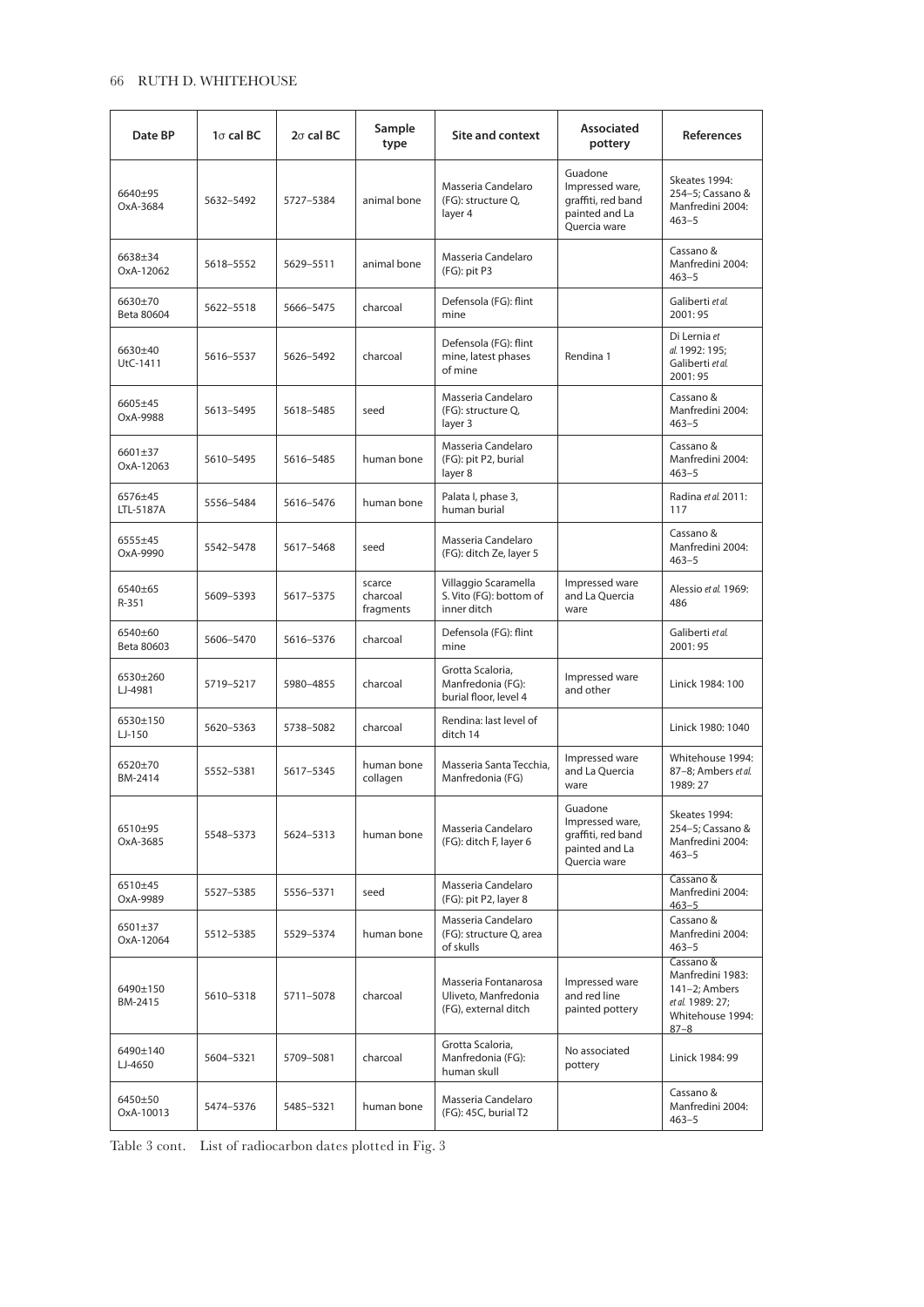| Date BP                                      | $1\sigma$ cal BC | $2\sigma$ cal BC | Sample<br>type        | <b>Site and context</b>                                       | <b>Associated</b><br>pottery                                                                        | <b>References</b>                                                                                     |
|----------------------------------------------|------------------|------------------|-----------------------|---------------------------------------------------------------|-----------------------------------------------------------------------------------------------------|-------------------------------------------------------------------------------------------------------|
| 6415±35<br><b>SUERC-4536</b><br>(GU-12472)   | 5467-5364        | 5471-5327        | animal bone           | Cava Petrilli (FG), low<br>level in ditch                     | <b>Mixed Neolithic</b><br>wares (no<br>Impressed ware)                                              | first publication<br>here                                                                             |
| $6410+150$<br>LJ-4980                        | 5511-5222        | 5629-5027        | charcoal              | Grotta Scaloria.<br>Manfredonia (FG): level<br>of burials     | Impressed ware<br>and other                                                                         | Linick 1984: 100                                                                                      |
| 6400±80<br>LJ-5095                           | 5468-5321        | 5508-5218        | charcoal              | Grotta Scaloria,<br>Manfredonia (FG):<br>habitation debris    | Impressed ware<br>and other                                                                         | Linick 1984: 99                                                                                       |
| 6330±90<br>$LJ-4651$                         | 5464-5216        | 5478-5064        | charcoal              | Grotta Scaloria,<br>Manfredonia (FG): near<br>human skull     | No associated<br>pottery                                                                            | Linick 1984: 99                                                                                       |
| 6290±90<br>LJ-5097                           | 5369-5079        | 5470-5046        | charcoal              | Grotta Scaloria,<br>Manfredonia (FG): low<br>mortuary gallery | Impressed ware<br>and other                                                                         | Linick 1984: 100                                                                                      |
| 6290±80<br>LJ-5096                           | 5369-5081        | 5467-5054        | charcoal              | Grotta Scaloria,<br>Manfredonia (FG)                          | Impressed ware<br>and other                                                                         | Linick 1984: 99                                                                                       |
| 6200±95<br>OxA-3683                          | 5295-5045        | 5365-4857        | human bone.<br>female | Masseria Candelaro<br>(FG), tomb 1, ditch F                   |                                                                                                     | Cassano &<br>Manfredini 1991:<br>34; Skeates 1994:<br>255: Cassano &<br>Manfredini 2004:<br>$463 - 5$ |
| 6180±35<br><b>SUERC-4535</b><br>$(GU-12471)$ | 5210-5070        | 5224-5016        | animal bone           | Cava Petrilli (FG),<br>middle level in ditch                  | <b>Mixed Neolithic</b><br>wares (no<br>Impressed ware)                                              | first publication<br>here                                                                             |
| $6140+120$<br>R-846                          | 5225-4914        | 5352-4783        | carbonised<br>seeds   | Passo di Corvo, Foggia<br>(FG), pit                           | Bichrome<br>unbordered<br>painted ware and<br>black 'planed'<br>Passo di Corvo<br>style (phase IVa) | Alessio et al. 1976:<br>333                                                                           |
| 6120±80<br>LJ-4983                           | 5207-4961        | 5291-4841        | charcoal              | Grotta Scaloria,<br>Manfredonia (FG                           | Ripoli-style<br>painted ware (Late<br>Neolithic Scaloria)                                           | Linick 1984: 99                                                                                       |

Table 3 cont. List of radiocarbon dates plotted in Fig. 3

Even a cursory examination of the spread of dates in Fig. 3 shows two clear patterns. The first is that the overall duration of the dated sites covers approximately the millennium 6000–5000 cal BC. The second is that it is difficult to identify divisions into clearly separate phases, with the apparent exception of a group represented by the latest three dates, which is discussed below.

I will take the two points separately. In relation to the overall duration of the 'ditched village phenomenon', it is possible, even likely, that there are both earlier and later phases of site use still to be discovered that will extend this time range, but we probably have enough dates to indicate that the  $6<sup>th</sup>$  millennium cal BC represents the period in which the bulk of the ditched settlements flourished. The possibility of earlier dates is discussed in the paper by Brown and Alexander (this volume: 53–4). The possibility of later dates clearly also exists, but we can return to the ceramic record for further information here: the scarcity of the later pottery types on the ditched sites (both in excavations and surface survey) makes it unlikely that their use as settlements extended long into the  $5<sup>th</sup>$  millennium cal BC – though there is some evidence that the sites were visited at later periods, being used for burials and perhaps other rituals connected with the ancestors (Robb 1994; Skeates 2000). This evidence is discussed further below.

The second pattern is the absence of significant breaks in the sequence in the millennium plus from *c*.6000 to 5000 cal BC. The possible exception to this is provided by the latest three dates from the ditched settlements, which do not significantly overlap with the earlier dates. I incline to think that this break is not real and is the result of a fortuitous lack of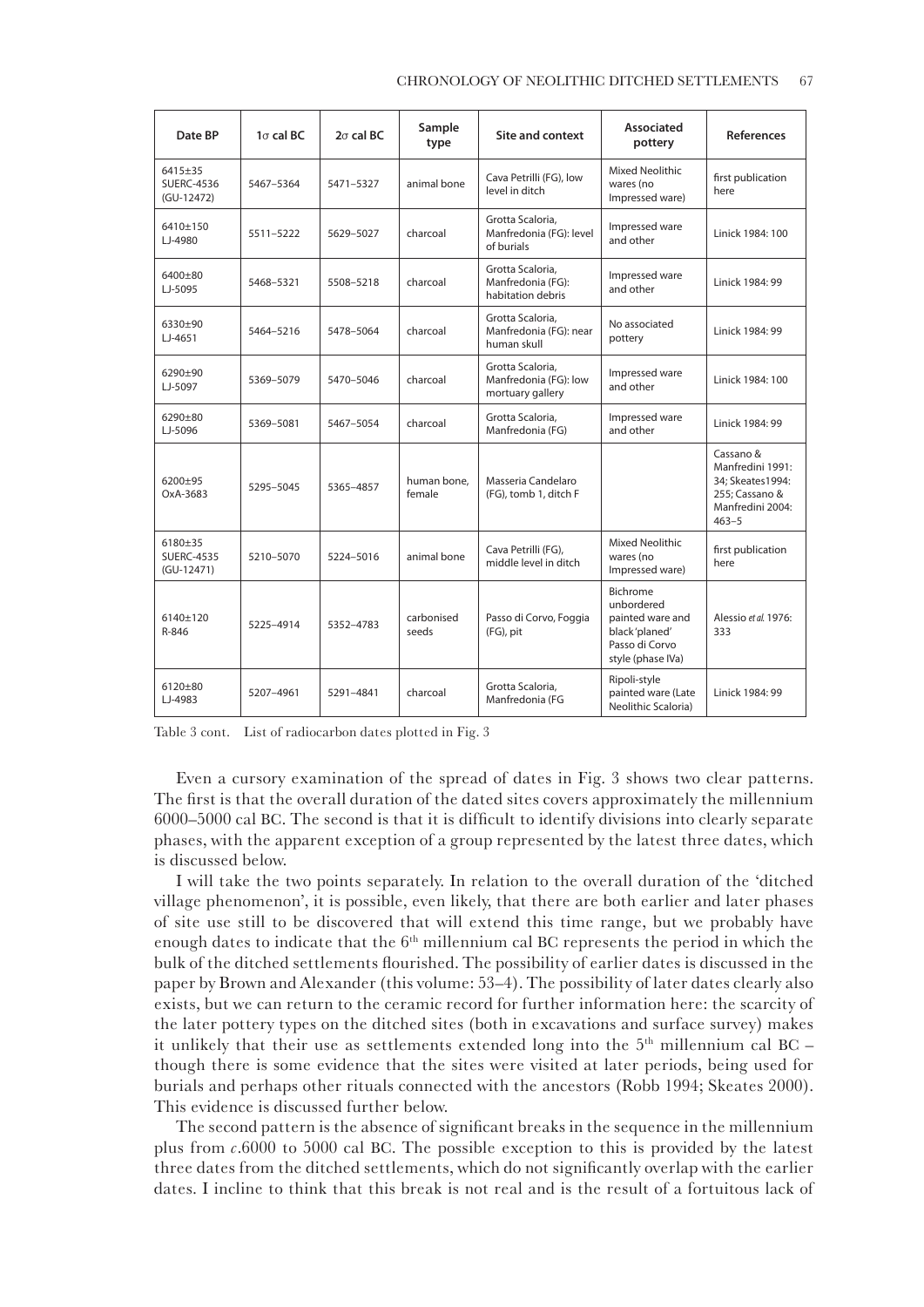dates falling in the relevant time period. This may appear to be special pleading, but it is difficult to identify a significant change in material culture at this point in the chronology. Moreover, the dates from the cult site of Grotta Scaloria (Fig. 3, upper) show a sequence extending across this break, without any apparent gap.

I suggest that we should regard the whole period of the ditched settlement use as constituting an 'Earlier Neolithic' and not attempt to subdivide it with a degree of precision that cannot be sustained by the evidence. This does not mean that we should not try to identify changes within this period. In fact I would argue that the way we should consider Skeates' (2000) discussion is as documenting broad *developmental trends*, rather than identifying precise phases. I discuss this further below.

# DISCUSSION

In this section I discuss three main issues: developmental trends in the Neolithic settlement of the Tavoliere, the number and distribution of sites, and the end of the ditched settlements.

#### *Developmental trends*

If we study change over the thousand-year duration of the ditched settlements in terms of developmental trends, we need not restrict ourselves to the sites with 14C dates, but can use the information from material collected during surface survey (Cassano & Manfredini 1983; Tiné 1983: 23–34; Volpe *et al.* 2003; 2004) – interpreted with due caution, but accepting that the ceramic sequence has broad validity and specifically that the fine light-surfaced painted *figulina* wares belong in the later part of the sequence. This gives us a considerably larger sample to deal with – Tiné(1983: 23–34) attributes nearly 200 sites to broad phases in this way – and allows us to identify some trends that may have general validity.

#### *Trend one*

One trend that can be documented, although it does not get more than a mention in Skeates' discussion, is the increase in size of sites over time, or, more accurately, the appearance of some very large sites in the later part of the period. This trend was discussed by Brown (1991) who described it in terms of a process of site nucleation; however, this interpretation is ignored by Skeates, perhaps because it is too 'processual' for his taste. Nonetheless there is probably a real trend here, however we want to interpret it. In his publication of the Bradford aerial photographs Jones (1987: 178–95) divided the ditched sites into 4 classes, largely on the basis of size (Fig. 2B). Class I sites are less than 4 hectares in area, Class II sites 4–7 hectares, Class III 7–16 hectares while Class IV sites occupy 16–28 hectares. In the table compiled by K. Maude (Jones 1987: 218–9), which ranked 146 sites for which areas could be calculated, 8 sites of Class III are listed, while there are only 4 Class IV sites (although several other large sites are not included in the table because precise areas could not be calculated for them). In a later article Brown identified 12 Class III (or III/IV) sites and 16 Class IV sites; her list includes 11 sites identified from aerial photos other than the Bradford collection (the Italian Volo Base and the Riley Archive) but also involves some reclassification of the sites recorded by Jones and Maude Brown (2001–2003). Using the survey data from Tiné (1983) and Cassano and Manfredini (1983) and excavation data from Passo di Corvo (Tiné 1983) we can say that six of Brown's Class IV sites seem to have been occupied in the later part of the  $6<sup>th</sup>$  millennium cal BC; also the latest <sup>14</sup>C date from any of the Tavoliere ditched sites comes from Passo di Corvo, the largest of all the sites. Six out of 16 sites may not seem a large proportion, but since these six are the only Class IV sites that have been included in a survey (and therefore have produced any dating evidence), the pattern seems clear. Most of these sites were probably occupied in the earlier part of the millennium also, although two (Passo di Corvo and Posta d'Innanzi) are argued by Tiné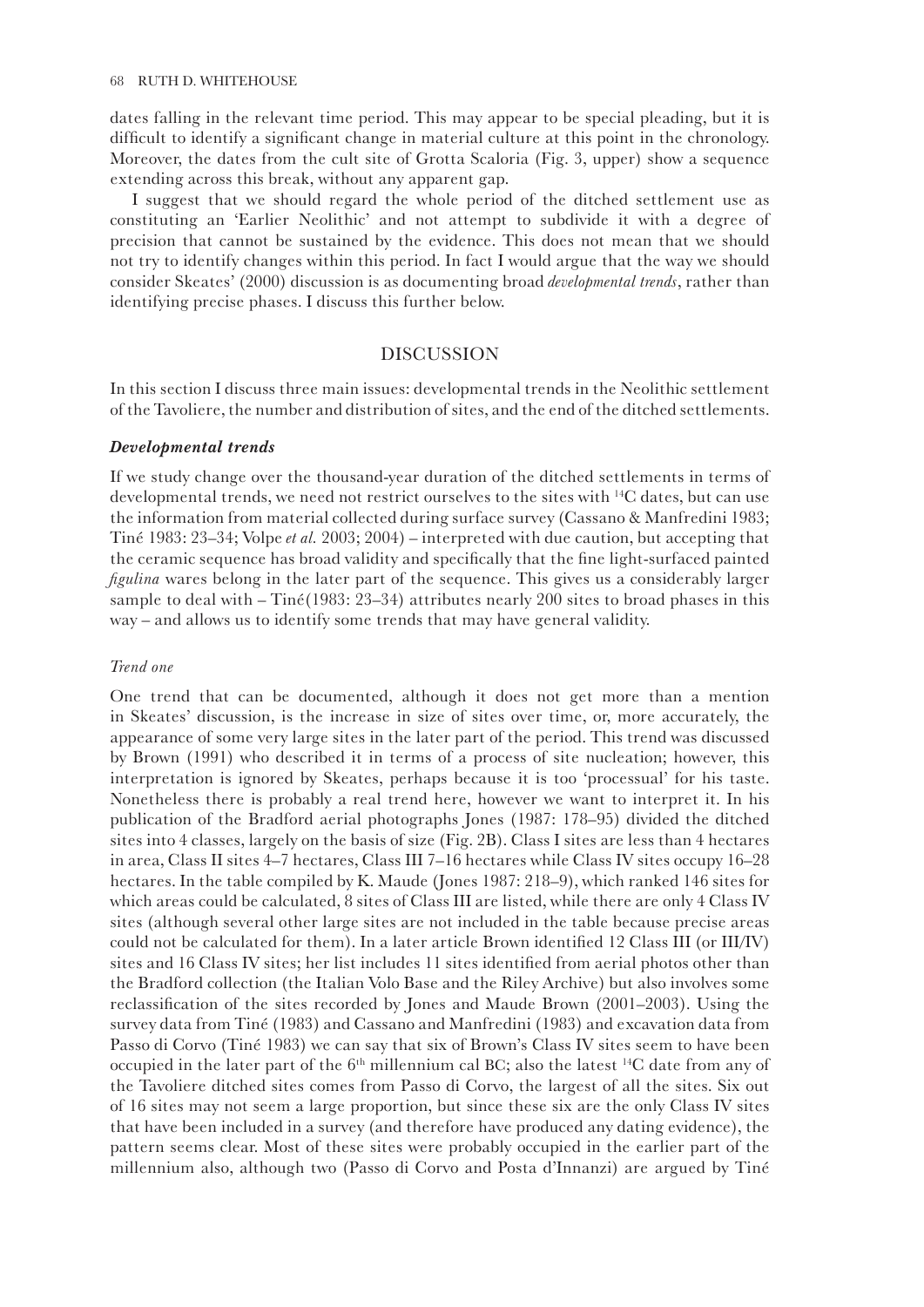(1983: 29) to be new foundations at a later stage. For most of the sites with material suggesting earlier occupation, there is evidence for re-use and reconstruction and it is likely that they grew in size in the later part of the millennium. No equivalent pattern can be documented for the Class III sites at this stage. As mentioned above, Brown (1991) interpreted the development of the larger sites in terms of a nucleation process that assumed the abandonment of smaller Class I sites in the areas surrounding the large Class III and IV sites, as populations concentrated in the larger permanent 'villages'. This part of Brown's argument is weaker than the recognition of the later dates of the large sites, since the assumption of abandonment of the small sites is dependent on the absence of certain wares (mostly the more elaborate figulina painted wares) from surface collections of sherds – and arguments from absence are inherently weaker than those from presence. There are other possible interpretations of the appearance (or growth) of large sites in the latter part of the  $6<sup>th</sup>$  millennium cal BC, but I shall postpone discussion of these to another publication.

## *Trend two*

The main trend that Skeates identifies is the increased ritualisation of life in the Tavoliere settlements over time. The details are provided in Skeates 2000 and I shall just summarise the main elements here. One aspect is the elaboration of depositional practices and particularly the increased use of the ditches for mortuary purposes, especially for the burial of adult males. Another aspect is the addition of new symbolic elements to the artefactual repertoire, including figurines, and new elements of ritual paraphernalia. Skeates interprets these phenomena in terms of the elaboration of the symbolic demarcation of space and increasing attention to the remains of ancestors, especially adult male ancestors. It is worth noting that the main phases of ritual activity at Grotta Scaloria, situated on the northeast edge of the Tavoliere, and which may have served as a pilgrimage site for communities on the Tavoliere, seem to belong in the second half of the period of occupation of the ditched sites (Fig. 3). These activities include both burial in the upper cave and a stillicide water cult in the lower cave (Whitehouse 1992: 40–2; Hamilton *et al.* forthcoming b).

# *Trend three*

We can identify a trend towards elaboration of material culture, which accompanies the increasing ritualisation of social life on the Tavoliere. This is most obvious in pottery, where we find increasingly elaborate decoration through time and, in the later stages, the introduction of the fine levigated and probably kiln-fired figulina wares, some decorated with painted designs of different styles. Another part of this trend is an increase in the variety of pottery found, both in terms of pottery styles and vessel shapes.

## *Trend 4*

Yet another trend is in the growth of exchange, with an increase in the quantity of materials imported into the Tavoliere. This is clearest in the case of obsidian, which certainly increases in quantity through time, but may also apply to flint imported from the Gargano mine sources.

# *Number and distribution of sites*

As discussed above, the total number of sites on the Tavoliere and in the Ofanto Valley is likely to have exceeded 1000. This has implications for the length of occupation of individual sites, since it is almost impossible that all the ditched sites were occupied at the same time. This can be looked at both in terms of the overall number of sites and in terms of their distribution.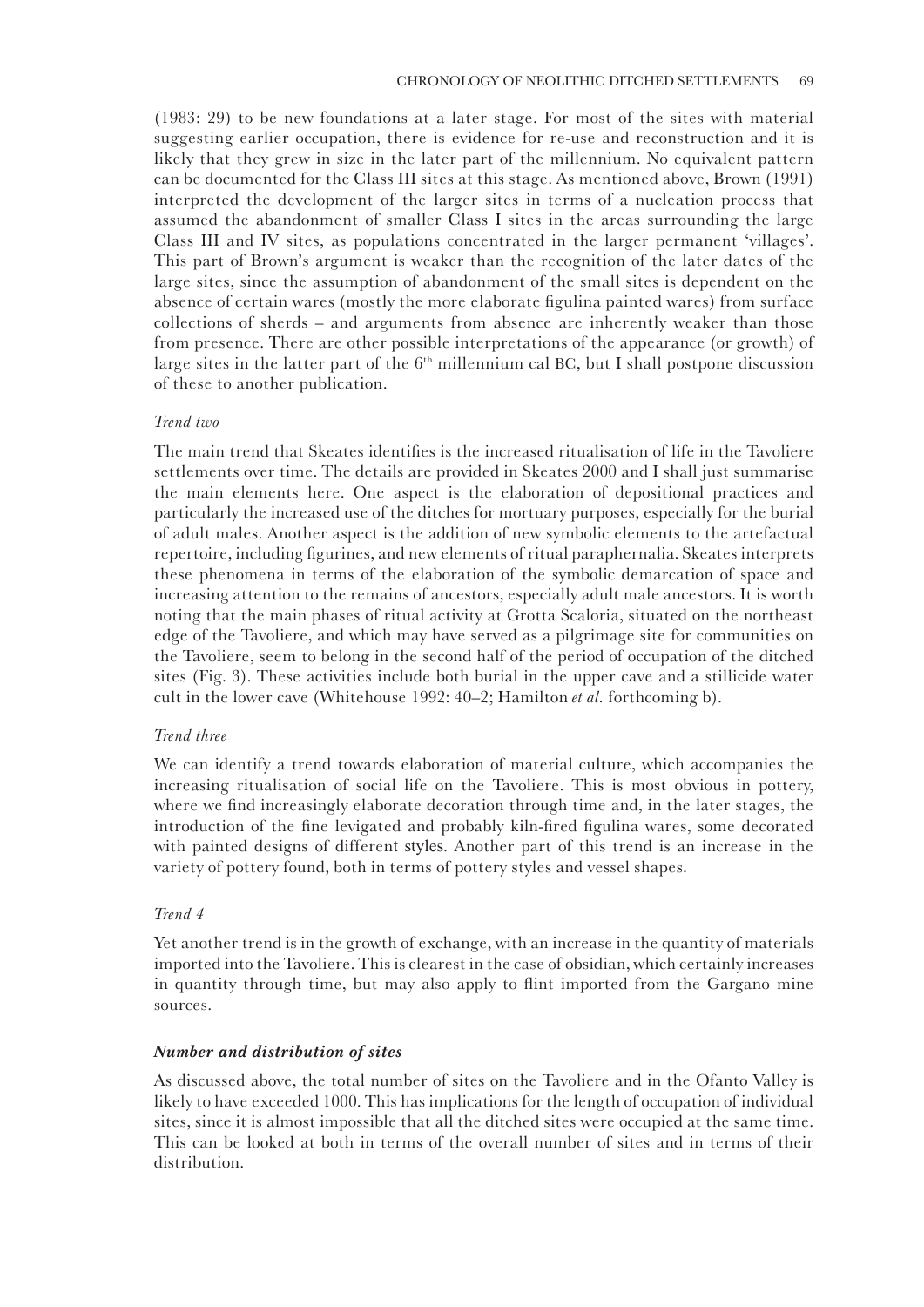## 70 RUTH D. WHITEHOUSE

## *Total number of sites*

Using the concept of carrying capacity, John Robb has calculated the possible population levels that could be supported on the Neolithic Tavoliere on the basis of different types of subsistence economy (Robb & Van Hove 2003; Robb 2007: 98–102). On the basis of site location in relation to topography and soil types, as well as archaeobotanical and archaeozoological analyses, the most probable scenarios for the Tavoliere Neolithic sites are either the 'Mixed Farmer-Herder' model (48% reliance on crops, 48% reliance on herds, 3% reliance on gathered plants, 1% reliance on hunted game) or, more probably, 'Mostly Farmer' model (65% reliance on crops, 25% reliance on herds, 5% reliance on gathered plants, 5% reliance on hunted game) or something in between the two. These give population figures for the Tavoliere as a whole as something between 22,000 and 35,000 people. Robb works on an area of 4500km<sup>2</sup> for the Tavoliere, which gives maximum figures of 4.9 people per km<sup>2</sup> and 7.8 people per  $km^2$  for the two different models.

How does this work out in terms of numbers of sites? If we assume an average village size of *c*.50 people, as Robb (2007: 98–102) suggests, or 60, as Monaco (2011) does), we would arrive at a maximum number of sites occupied at any one time of between 366 and 700 for the two subsistence models. Is this plausible? For comparative purposes, we may take the example of the Early Neolithic 2 phase of eastern Thessaly, considered to be exceptionally densely settled in Neolithic terms (Perlès 2001: Chapter 7; Bintliff 1999; 2012: 60–2). The Thessalian plain had approximately 120 sites distributed over an estimated surface area of c.1150km<sup>2</sup>. As this area is approximately one quarter of that of the Tavoliere as calculated by Robb, a simple multiplication gives us a figure of 480 possible sites for the Tavoliere. These different calculations, rough and ready as they are, all suggest that the Tavoliere could have supported a few hundred sites of 50–60 people at any one time. If some of the settlements had smaller populations, which may have been the case with the smaller 'homestead' sites, a larger number of sites could have been supported. Conversely, if some settlements housed significantly larger numbers of people, as would seem to be the case with the larger 'village' sites, then the number of possible sites would be lower. It would be unprofitable to pursue these hypothetical calculations much further, but at least they serve to indicate that in no way would it have been possible for  $1000+$  sites to have been occupied at the same time.

# *Distribution of sites*

Another compelling argument against the contemporaneity of all the ditched sites is their distribution in space. All subsistence farming communities require a territory of a certain size to practise their economy. This has been calculated differently by different scholars. The 'Palaeoeconomy' approach, associated with 'Site Catchment Analysis' developed in the 1970s by Eric Higgs and his colleagues (e.g. Higgs & Vita-Finzi 1972; Jarman 1972; Jarman & Webley 1975), worked on the basis of a territory of c.5km radius (equivalent to one hour's walk), which works out as an area of c. 7850 hectares. This is generally recognised to be too large a figure and even Higgs and his colleagues recognised that the most intensive agricultural work would have taken place in a much smaller area, of *c.*1km radius (c.315 hectares) (Jarman & Webley 1975: 181). Many modern scholars suggest a figure larger than this, of perhaps 650–1000 hectares (*e.g.* Robb 2007: 98–102), indicating a site radius of rather more than 1km. This suggests that the distance between contemporary sites should be of the order of 2 to 3.5km. In the case of Early Neolithic 2 Thessaly, mentioned above, the sites were approximately 2.5km apart, giving an average radius for each site territory of 1.25km (Perlès 2001: Chapter 7; Bintliff 2012: 60–2). Bintliff points out that this density fits almost perfectly a predictive model developed to suit the progressive colonisation of a fertile landscape on the basis of a fissioning process, with a radius of 1.25km representing the endpoint of territory shrinkage (Bintliff 1999; 2012: 61–2). On this basis the overall total of 120 of known Early Neolithic sites in Thessaly must be close to the maximum number of separate communities that the area could support on the basis of the subsistence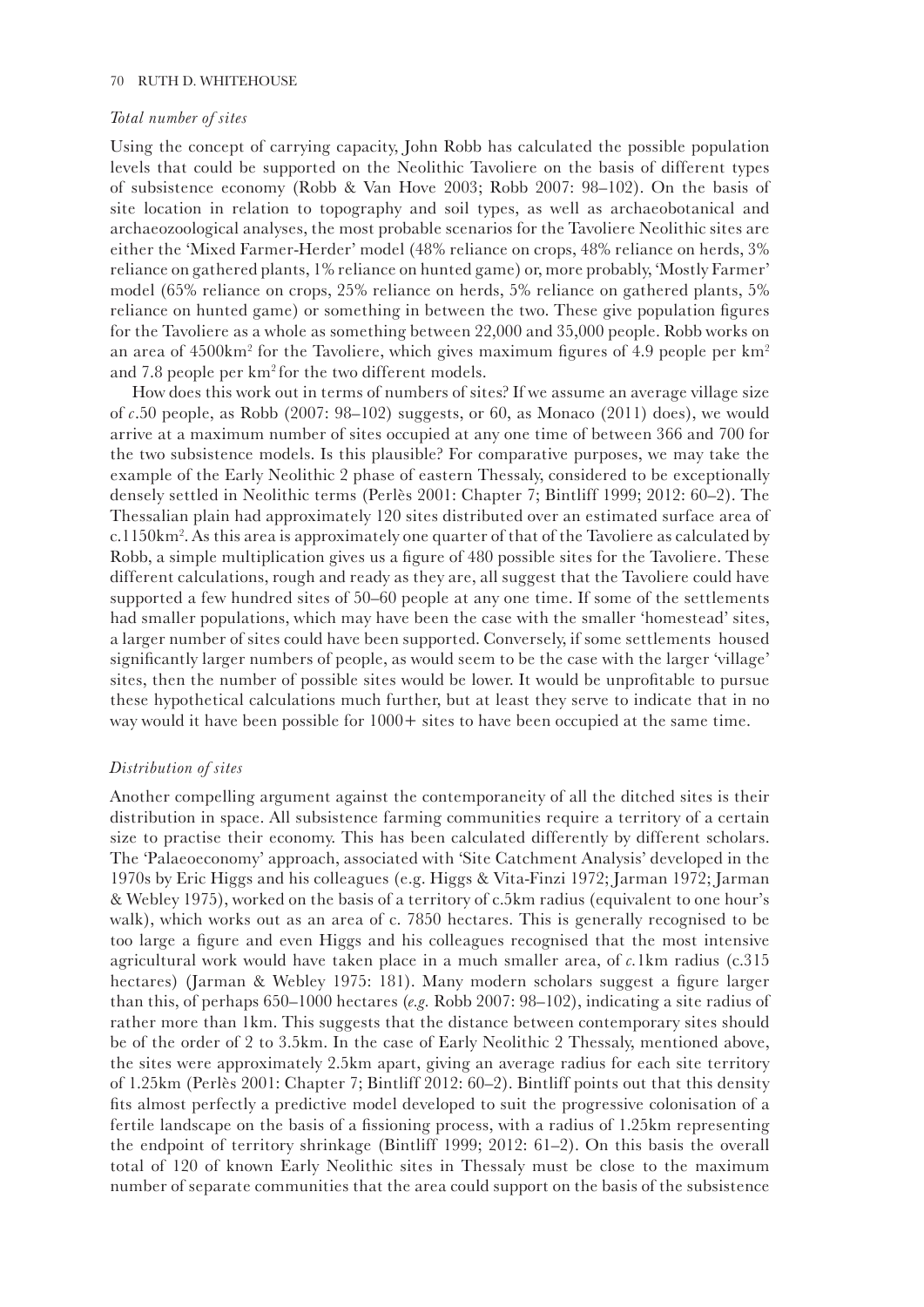economy and social organisation of the Early Neolithic. On the same basis we might expect contemporary sites on the Tavoliere also to be of the order of 2.5km apart at the time of maximum Neolithic occupation.

What is the evidence from the Tavoliere? In fact the distribution of the Tavoliere sites shows a strong contrast to the regularity of the pattern documented in Thessaly. GIS analysis (Dufton 2005; forthcoming) demonstrates a marked degree of clustering of sites. A series of different nearest neighbour analyses were carried out, altering different variables. In all of these analyses, the sites show signs of clustering and the clustering is significant at the 0.1% level. Then, if we look in detail at the sample of 174 sites investigated on the ground in the 'Mass Survey' of the Tavoliere-Gargano Prehistory Project (Hamilton *et al.*  forthcoming a), we can see what this means in detail. Using the mapped aerial photographs, we recorded the distance from each site to its nearest neighbours. For the purposes of analyses, we recognised six categories of distance (Table 4). What we see instantly is that only a tiny proportion of sites has a nearest neighbour more than 2km away, which would be the expectation if the sites were contemporaneous (4 sites, 2.3% of the total). By contrast, most sites were remarkably close to one another, many only a few hundred metres apart and some immediately adjacent. Our first category is <150m and indicates sites that were very close together indeed: 150m is known as "hailing distance" and is described by Catherine Delano Smith as "the pragmatic measure of isolation for rural settlement accepted by most modern geographers" (Delano Smith 1979: 68–9). 55 sites in the Mass Survey (31.6%) have nearest neighbours this close. If these sites represent communities existing at the same time, they would have been in close visual and oral contact, as well as sharing (or competing for) the same agricultural land . Sites in all the other distance categories, except the largest (>2000m) are also too close to represent independently functioning contemporaneous settlements.

| $\vert$ <150m | 150–500m |                                                         | 500-1000m   1000-1500m   1500-2000m   >2000m   TOTAL |              |                 |  |
|---------------|----------|---------------------------------------------------------|------------------------------------------------------|--------------|-----------------|--|
| 55(31.6%)     |          | $\vert$ 60 (34.5%) $\vert$ 42 (24.1%) $\vert$ 10 (5.7%) |                                                      | $ 3(1.7\%) $ | $ 4(2.3\%) 174$ |  |

Table 4 Distances between sites and their nearest neighbours in the 'Mass Survey' of the Tavoliere-Gargano Prehistory Project

So what *does* the Tavoliere site distribution pattern mean? It is most likely that, in the case of sites located very close together, they were not contemporaneous, but rather that one site replaced another, or, alternatively, that the later site represented an expansion of the original settlement, perhaps occupied by a daughter community that continued to be closely associated with its parent. Multiple phases of construction and use are documented on all the main excavated sites of the Tavoliere and the Ofanto valley.<sup>4</sup> In the case of unexcavated sites, examination of the aerial photographs also often suggests multiple phases of construction, evidenced by structures that seem to either cut or abut one another (29 sites in the Mass Survey, 16.7% of the total, showed definite or probable evidence of this sort). If we then consider that, as just suggested, complexes of neighbouring sites that were not physically connected, may represent the same phenomenon, it seems clear that both expansion and rebuilding were salient features of the Neolithic occupation of the Tavoliere. Unfortunately, in the case of sites known only from aerial photographs and/or surface survey, it is impossible to establish which of the two expanations – replacement or expansion – is most likely. Either way, there was clearly a strong attachment to partcular locales, which were exploited over long periods.

What length of time were sites used, or re-used, over? If we return to the <sup>14</sup>C dates, as shown in Fig. 3 and listed in Table 3, we see that several of the excavated sites have more than one 14C date, so allowing us to begin to address this question. Unfortunately, on some sites the margins of error are too high to allow us to distinguish between the different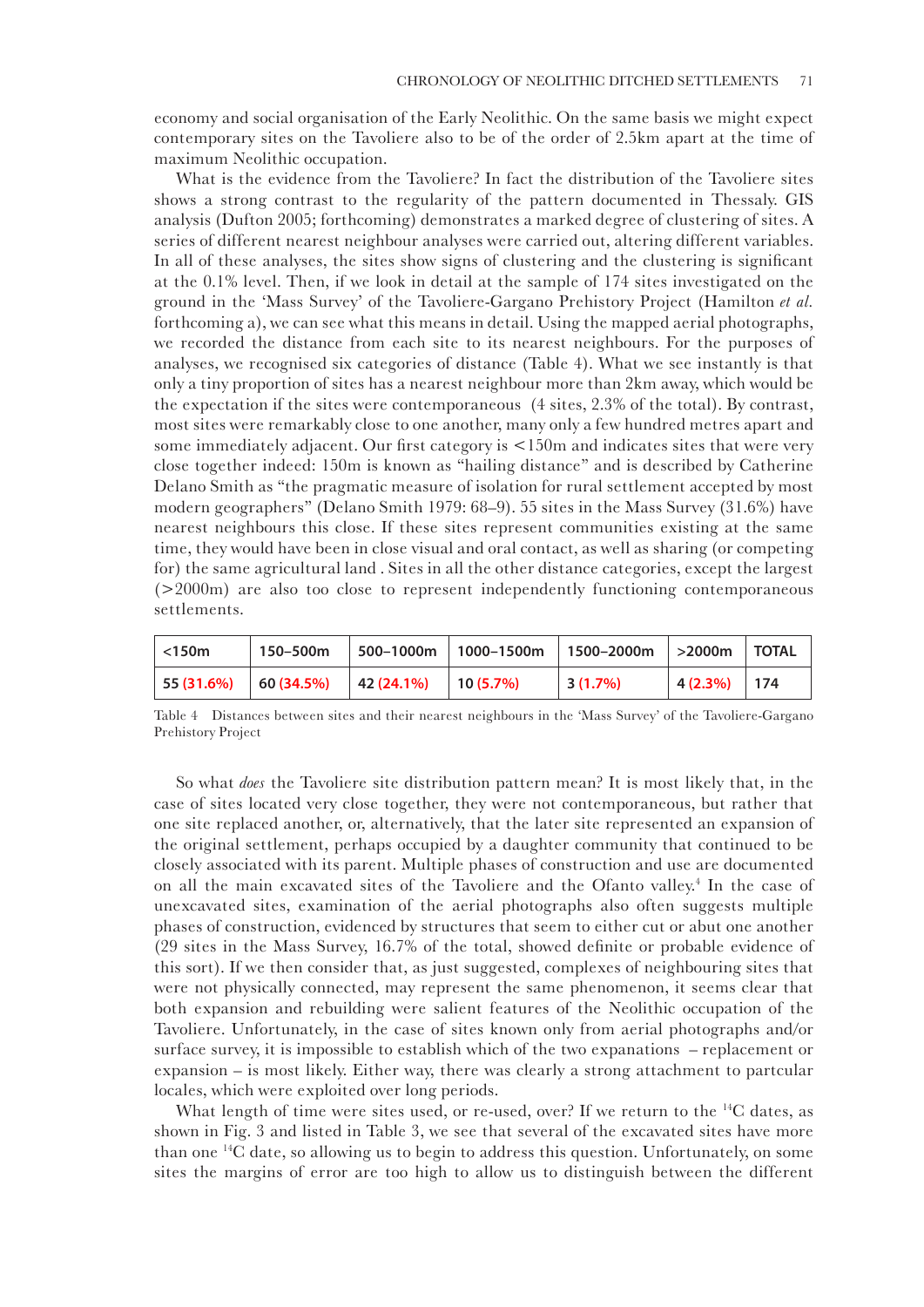dates. This is the case with Lagnano da Piede which has produced two<sup>14</sup>C dates and with Villa Comunale, Foggia, which also has two dates. The two acceptable dates from Coppa Nevigata are very similar (unsurprising as they come from the same deposit of grain). At other sites, however, we have data suggesting longer occupation. There are four dates from Rendina which again have large margins of error, but the overall spread suggests a span of several hundred years and, given that the earliest occupation phase at Rendina is not represented in the 14C dates, the actual occupation of the site was probably even longer. The best information comes from Masseria Candelaro, where we have both more 14C dates and dates with smaller margins of error (Manfredini & Muntoni 2004). Nine of the ten dates represent a relatively tight grouping indicating occupation over perhaps 200–300 years, while the last date, which comes from a burial in a ditch, may be several hundred years later, probably after the site had ceased to be used as a settlement. At this site too, the earliest occupation phase is not represented in the 14C dates, so the actual occupation was probably longer. An interesting phenomenon is presented by the site of Cava Petrilli, which was investigated by a team from the Tavoliere-Gargano Prehistory Project, which found the site in the process of being quarried away. While we were unable to carry out excavations, we cleaned up some ditch sections and took two samples for 14C dating; they came from two different exposed sections, which were identified from the aerial photographs as representing the same village ditch in two different locations. These dates calibrate to 5473–5316 cal BC ( $2\sigma$ ), for a low level in the ditch and 5278–4999 cal BC ( $2\sigma$ ) (for a higher level. There is no statistical overlap between these dates and they may be separated by a period of some 200–250 years.

It is likely that human presence, at some sites at least, lasted for several hundred years. Whether they were occupied continuously or were reoccupied after one or more gaps in settlement is harder to establish; however, the excavated sites have yielded no clear evidence of gaps in occupation.

## *The end of the ditched settlements*

Another aspect of the pattern of dates that emerges from Fig. 3 is that the 'ditched village phenomenon' came to an end. How sudden or otherwise this end was is unknowable on the basis of the evidence available, given the sample size of the sites with 14C dates. However, some time after 5000 cal BC village life largely disappeared. This issue is usually discussed specifically in relation to the Tavoliere. However, as Robb perceptively notes, it is a much broader phenomenon and rather few village sites are documented anywhere in southern Italy after this date (Robb 2007: 303–4). This observation clearly casts doubt on the relevance of explanations that are specific to the Tavoliere, but I shall discuss the most popular of these briefly and also consider whether they might be relevant to wider areas.

First we need to establish which of two scenarios we are concerned with: was the Tavoliere abandoned for settlement or did its inhabitants simply stop digging ditches? It has usually been assumed that the Tavoliere was actually abandoned and some scholars have suggested that the plain was not resettled on a significant scale until the Iron Age (*e.g.* Trump 1966: 56). However, although ditched enclosures cease to be constructed, there is still some evidence of human presence in the plain. Skeates describes the period of 5000–3000 BC as characterised by the use of the ditched sites for mortuary related practices, which he interprets as indicating the continuing importance of these locales as significant places in ancestral memory. The fact that this phase occupies 2000 years in Skeates' scheme, in contrast to the 250 years allotted to each of his subdivisions of the earlier Neolithic, is eloquent testimony to the weakness of our understanding of this long period. The archaeological evidence is indeed thin. Burials of Late or Final Neolithic date are documented at Masseria Candelaro, associated with Serra d'Alto ware (Manfredini & Muntoni 2004: 464) and at Fontanarosa Uliveto, associated with Diana-Bellavista pottery (Quojani 1983: 283–5); it is possible that some other burials found without grave goods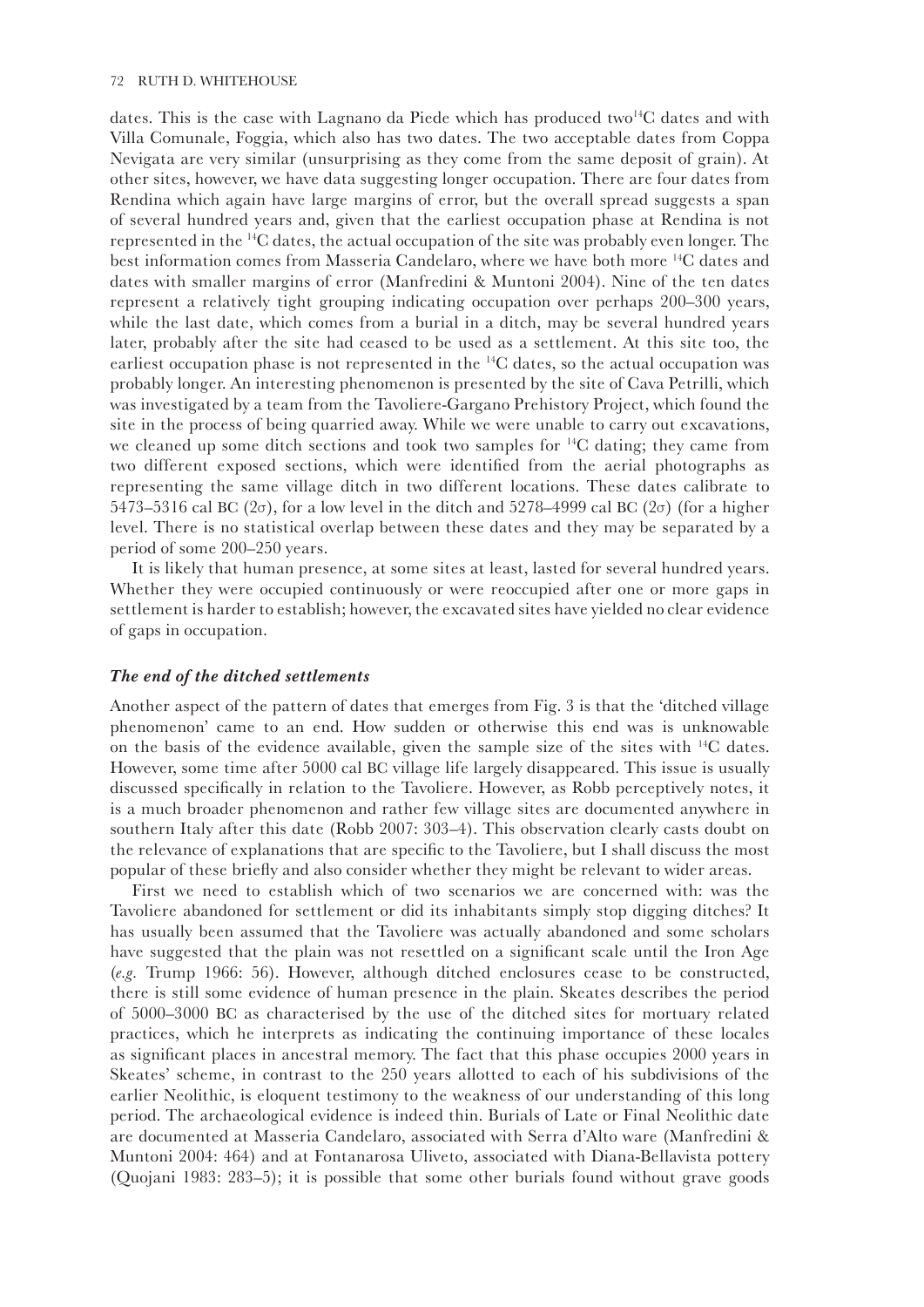might also belong to these late phases. In terms of activities other than burial, Tiné refers to a pebble pavement associated with Diana-Bellavista pottery at the site of Scaramella San Vito (Tiné 1983: 32). Field survey has produced some evidence of later occupation. Tiné. (1983: 31) lists 23 Tavoliere sites yielding material of his phases V-VI-VII (the later parts of his Middle Neolithic and his Late Neolithic), all but 5 of which also have evidence of use in earlier phases.5 The Celone valley survey has also recorded 5 sites with Final Neolithic material, all on the same sites as earlier Neolithic material (Volpe *et al.* 2003: 364).

While Late and Final Neolithic material has mostly been documented on sites of earlier ditched villages, in the Copper and Bronze Ages, new settlements were established. Quojani, in her discussion of the survey material from the Amendola plateau lists 8 sites which have produced Copper Age or Bronze Age material, only three of which are sites which have also yielded earlier Neolithic material (Quojani 1983). One of the three is Coppa Nevigata, which was aparently resettled in the Early Bronze Age after a long gap in occupation (see Cazzella *et al*. 2012, with full bibliography). The Celone valley survey has also documented Copper Age (2) and Bronze Age (25) sites (Volpe *et al.* 2003: 364). It is likely that these finds will be augmented by future work, but much less likely that the general pattern will change. It does seem that, as Skeates (2000) described, in the 5<sup>th</sup> and earlier 4th millennia cal BC the formerly densely settled plain became a largely deserted area visited for ritual purposes, probably also for sheep and goat pasturage, and possibly for hunting and gathering. Resettlement probably began in the Copper Age (later 4<sup>th</sup> to 3<sup>rd</sup> millennia cal BC) and intensified in the Early Bronze Age (later  $3<sup>rd</sup>$  and early  $2<sup>nd</sup>$  millennia cal BC), when the major walled site of Coppa Nevigata was established on the coast. There is evidence that adandonment of the plain was paralleled by the spread of settlement into adjacent upland regions, both the Apennine mountains to the west and the Gargano promontory to the north, but this is too large a topic to deal with here.

So why was the plain largely abandoned for settlement in the later Neolithic? The most widely favoured explanation has been environmental change, specifically the development of a more arid climate, but until recently detailed supporting evidence has been lacking. However, in the last fifteen years work by geologists from the University of Bari in the Salpi lagoon, on the coast south of Manfredonia, has produced evidence of a phase of sabhka formation, corresponding to a period of arid or semi-arid climate (Boenzi *et al*. 2001; Caldara *et al.* 2002). The date of this climatic change is not very well established but a single 14C date suggests that the sabkha was established by the early 4th millennium cal BC (Boenzi *et al*. 2001: 101). The process may have begun significantly earlier. Another possible explanation for the abandonment of the Tavoliere villages is over-exploitation of suitable agricultural soils by a millennium of relatively intensive settlement by farming communities; such over-exploitation could only have been exacerbated by a climate that was becoming more arid. Against this, Robb and van Hove's (2003) analysis of land use in Neolithic Italy suggests that arable land was probably never the limiting resource on Neolithic settlement; however this study does not explicitly consider the issue of soil exhaustion through overuse. Unfortunately, there is little environmental evidence available to bring to bear on this question, although there are some indications that the Tavoliere landscape of the later 6<sup>th</sup> millennium cal BC was largely open rather than wooded: excavated environmental remains indicate an emphasis on cereal production and the domesticates of cattle, pig, sheep and goat, and very low percentages of wild animal remains, with those occurring being open ground species such as hare (Castelletti *et al*. 1987; Ciaraldi 2004; Costantini & Stancanelli 1994; Curci *et al*. 2004), as well as the presence of open-ground molluscs (Thomas forthcoming). If this was the case, it would have been harder for soils to regenerate, at least without active human intervention. In any case, for whatever reason, a way of life that seems to have been relatively stable for a thousand years, disappears after the  $6<sup>th</sup>$  millennium cal BC.

As suggested above, it is probably misguided to seek explanations that are specific to the Tavoliere, since the change in settlement evidence occurs far more widely. Of course climate change would have affected the whole of southern Italy, although it may have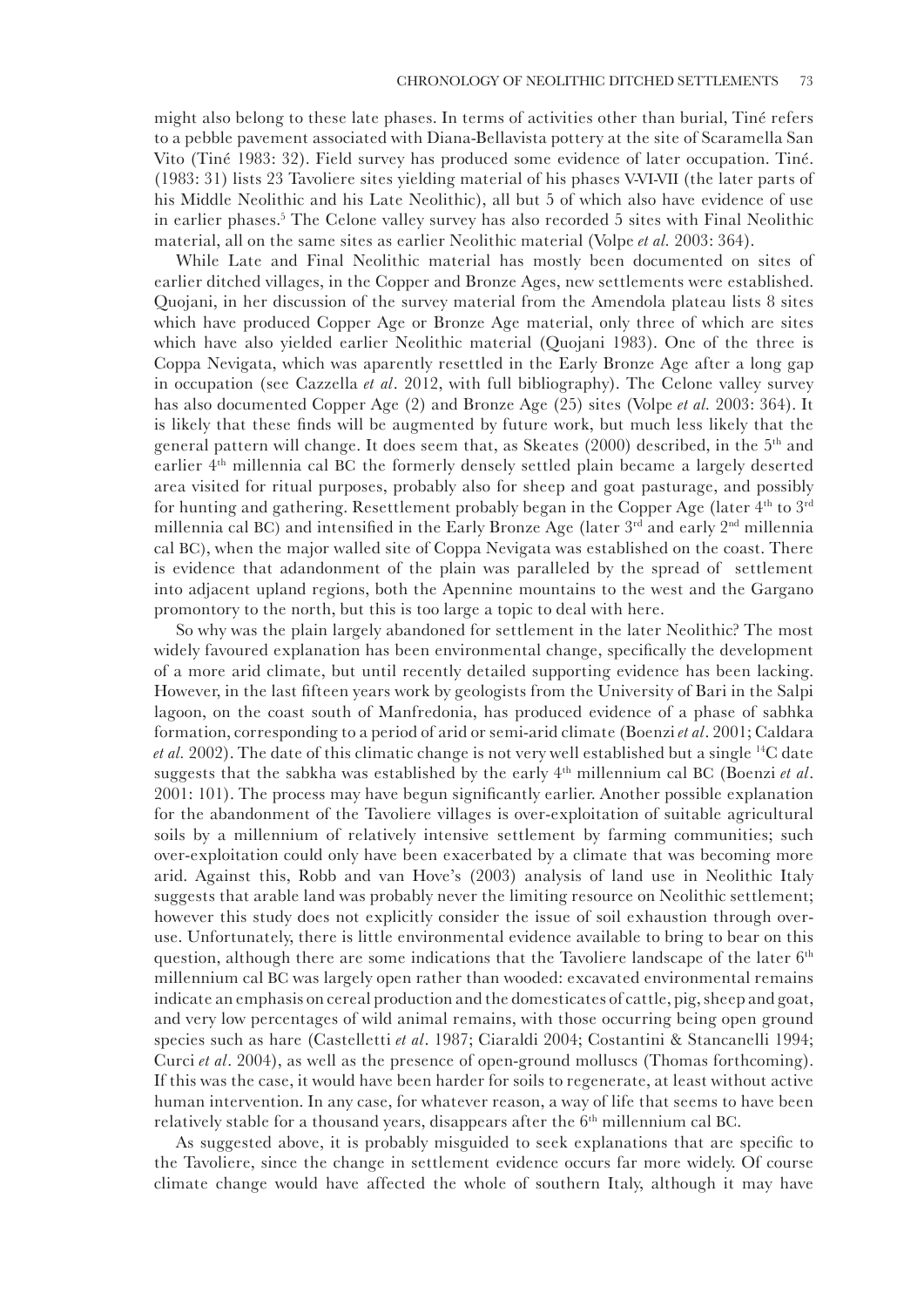impacted most severely (and perhaps earliest) in the Tavoliere which is today, and probably was also in the Neolithic, the most arid area of Italy, with the lowest annual precipitation. Over-exploitation of the soils favoured for early cereal agriculture might also have applied elsewhere, particularly in areas that seem to have been relatively densely occupied, such as the Materano (using the admittedly problematic, but probably not entirely misleading, criterion of the number of known sites). To address this issue further we clearly need more evidence, particularly environmental evidence.

# **CONCLUSIONS**

In view of the above discussion, we can come to some reasonably firm conclusions:

- The ditched village phenomenon lasted for about a thousand years, *c*.6000–5000 cal BC, during which there were gradual changes in settlement and ideology but no sharp breaks.
- During that millennium, settlement of the plain was exceptionally dense in Neolithic terms.
- Expansion and rebuilding of sites were salient features of the occupation of the plain.
- Developmental trends documented over the millennium include growth in site size, increasing ritualisation of life, elaboration of material culture and increase in exchange.
- Some time after 5000 cal BC there was a drastic reduction in the density of settlement on the Tavoliere and a change in its nature, with the disappearance of the ditched village form. The most likely reason for this development is climate change, taking the form of increasing aridity, and perhaps exacerbated by soil exhaustion through over-use over a period of a millennium.

It is clear that, if we wish to refine the chronology and gain more detail on the issues discussed in this paper, we need more and better 14C dates: from more sites, from well documented contexts, preferably related stratigraphically to one another, from better samples and using modern methods that produce smaller margins of error. Once we have these we can move on to gain the full advantage of Bayesian modelling.

# **NOTES**

- **1** The list of sites in Jones 1987 numbers 256 but three of these sites are in the Gargano and are not ditched settlements.
- **2** Even this is not absolutely clear-cut since there is some overlap of Serra d'Alto and Diana wares, but the degree of overlap is not great.
- **3** I reject three of Skeates' 'junk dates' for the same reasons he does: the earliest date for Coppa Nevigata (Pi-?) was produced very early on a sample of shell; the second date for Coppa Nevigata (BM-2577) was done on a sample of grain that was subsequently dated by AMS and produced a considerably later date (OxA-1475); the Masseria Santa Tecchia date (R-?) was on a sample of mixed bones, is very early in date and inconsistent with another date from the same ditch fill which is nearly 1000 years later (BM-2414). The fourth date rejected by Skeates is for Foggia, Villa Comunale (MC-2290) and is rejected because it is in the wrong order stratigraphically, in relation to the other date from this site. I accept this date because we have evidence from several sites of inversions in the ditch fill sequences, which can be explained in terms of the way the ditches were filled in, involving earlier deposits – sometimes including the original material excavated from the ditch – being incorporated at later stages. There is detailed evidence for this at Cava Petrilli (Sanderson & Murphy 2010: 301–4).
- **4** The main excavated sites, with selective bibliography, are: Masseria Candelaro (Cassano & Manfredini 2004), Monte Aquilone (Manfredini 1968; 1972), Passo di Corvo (Tiné 1983), Ripa Tetta (Tozzi 1984; 1988; Tozzi & Verola 1981), Lagnano da Piede (Mallory 1984–7a), Rendina (Cipolloni Sampò 1977–1982)
- **5** Tiné's list has 28 sites of this period, but 5 are in the Tremiti islands or the Gargano promontory, not on the plain.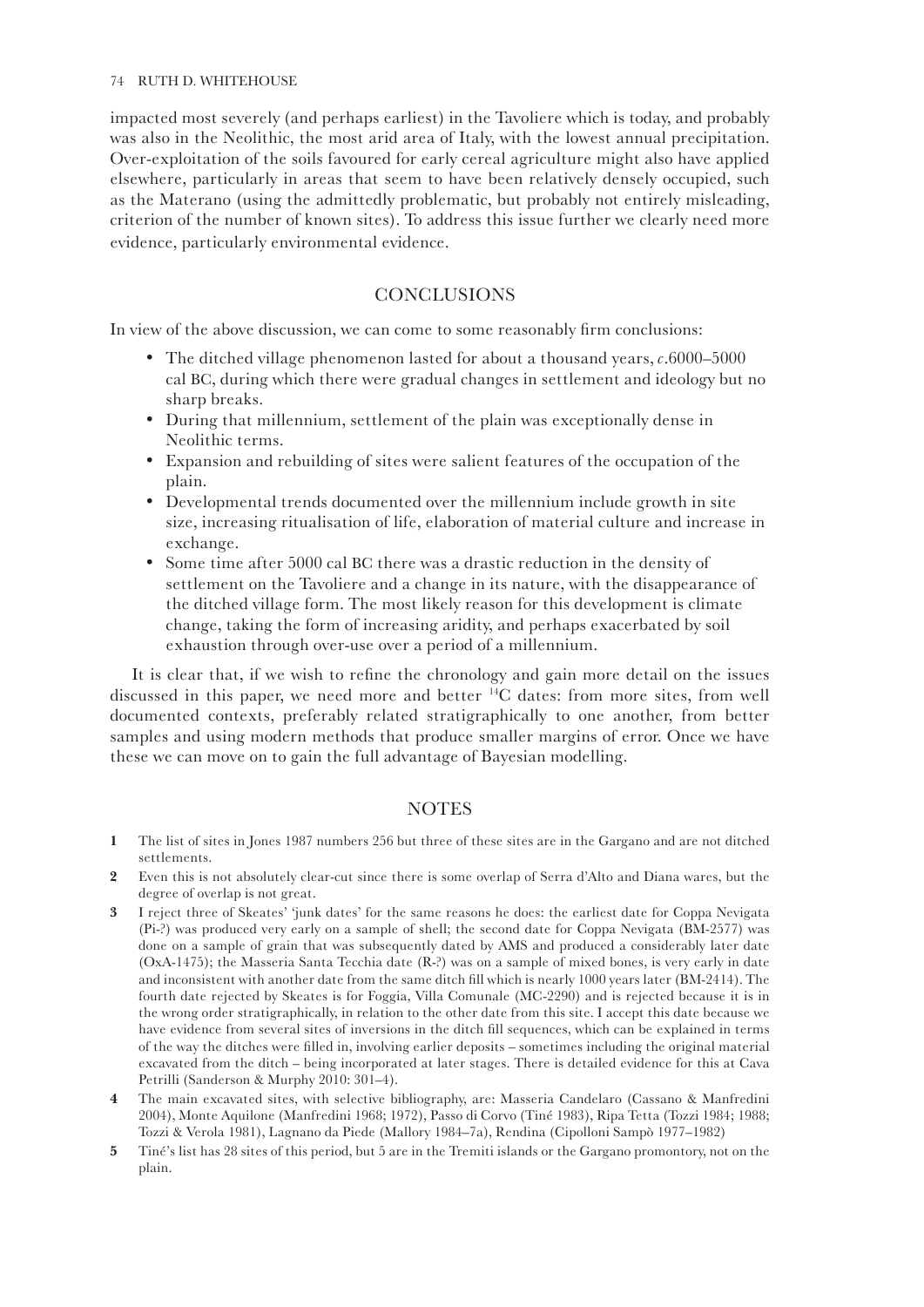- Alessio, M., Bella, F., Cortesi, C. & Turi, B. 1969. University of Rome Carbon-14 Dates VII. *Radiocarbon*, 11: 482–98
- Alessio, M., Bella, F., Improta, S. Belluomini, G. Calderoni, G., Cortesi, C. & Turi, B. 1976. University of Rome Carbon-14 Dates XIV. *Radiocarbon*, 18: 321–49
- Alexander, C. 2005. *A Bayesian analysis of the radiocarbon evidence for the spread of the Neolithic in Italy*. Unpublished M.Phil thesis, University of Cambridge
- Ambers, J., Matthews, K. & Bowman, S. 1989. British Museum natural radiocarbon measurements XXI. *Radiocarbon*, 31: 15–32
- Belluomini, G. & Delitala, L. 1983. Datazione di una sequenza stratigrafica. In Cassano, S.M. & Manfredini, A. (eds), *Studi sul neolitico del Tavoliere della Puglia. Indagine territoriale in un'areacampion*e: 265–7. British Archaeological Reports International Series 160, Oxford
- Bernabò Brea, L. 1962. Il neolitico e la prima civiltà dei metalli. *Greci e italici in Magna Grecia*. *Atti del I Convegno di Studi sulla Magna Grecia*: 61–97. L'Arte Tipografica, Naples
- Bintliff, J. 1999. Settlement and territory. In Barker, G. (ed.), *The Routledge Companion Encyclopaedia of Archaeology*: 505–45. Routledge, London
- Bintliff, J. 2012. *The Complete Archaeology of Greece. From hunter-gatherers to the 20<sup>th</sup> century AD*. Wiley-Blackwell, Oxford & Malden, MA
- Boenzi, F., Caldara, M., Moresi, M. & Pennetta, L. 2001. History of the Salpi lagoon-sabhka (Manfredonia Gulf, Italy). *Il Quaternario*, 14.2: 93–104
- Bradford, J.S.P. 1949. 'Buried Landscapes' in Southern Italy. *Antiquity,* 23: 58–72
- Bradford, J.S.P. 1957. *Ancient Landscapes*. *Studies in Field Archaeology*. Bell, London
- Bradford, J.S.P. & Williams-Hunt, P.R. 1946. Siticulosa Apulia. *Antiquity*, 20: 191–200
- Brown, K.A. 1991. Settlement distribution and social organisation in the Neolithic of the Tavoliere, Apulia. In Herring, E., Whitehouse, R. & Wilkins, J. (eds), *The Archaeology of Power Part 1. Papers of the Fourth Conference of Italian Archaeology* 1: 9–25. Accordia Research Centre, London
- Brown, K.A. 2001–2003. Aerial Archaeology of the Tavoliere. The Italian air photographic record and the Riley archive. *Accordia Research Papers*, 9: 123–46
- Caldara, M., Pennetta, L. & Simone, O. 2002. Holocene evolution of the Salpi lagoon (Puglia, Italy). *Journal of Coastal Research*, Special Issue 36: 124–33
- Cassano, S.M. & Manfredini, A. 1983. *Studi sul neolitico del Tavoliere della Puglia. Indagine territoriale in un'area-campione*. BAR International Series 160. BAR, Oxford
- Cassano, S. & Manfredini, A. 2004. *Masseria Candelaro. Vita quotidiana e mondo ideologico in una comunità neolitica del Tavoliere*. Claudio Grenze Editore, Foggia
- Castelletti, L., Costantini, L. & Tozzi, C. 1987. Considerazioni sull'economia e lambiente durante il Neolitico in Italia. *Atti della XXVI Riunione Scientifica dell'Istituto Italiano di Preistoria e Protostoria (Firenze 7-10 Novembre 1985):* 37–55. Istituto Italiano di Preistoria e Protostoria, Florence
- Cazzella, A., Moscoloni, M. & Recchia, G. 2012. *Coppa Nevigata e l'are umida alla foce del Candelaro durante l'età del Bronzo*. Claudio Grenzi Editore, Foggia
- Ciaraldi, M. 2004. Paleobotanica. In Cassano, S.M. & Manfredini, A. (eds), *Masseria Candelaro. Vita quotidiana e mondo ideologico in una comunità neolitica del Tavoliere*: 447–60*.* Claudio Grenzi Editore, Foggia
- Cipolloni Sampò, M. 1977–1982. Scavi nel villaggio neolitico di Rendina (1970–1976). *Origini,* 11:183– 323
- Cipolloni Sampò, M. 1980. Le comunità neolitiche: proposta di lettura di un'analisi territoriale. In *Attività archeologica in Basilicata 1964–1977. Scritti in onore di D. Adamesteanu*: 283–311. Edizioni META, Matera
- Costantini, L. & Stancanelli, M. 1994. La preistoria agricola dell'Italia centro-meridionale: il contributo delle indagini archeobotaniche. *Origini*, 18: 149–244
- Curci, A., Facciolo, A., Tagliacozzo, A & Minniti, C. 2004. Archeozoologia. In Cassano, S.M. & Manfredini, A. (eds), *Masseria Candelaro. Vita quotidiana e mondo ideologico in una comunità neolitica del Tavoliere*: 401–44*.* Claudio Grenzi Editore, Foggia
- Delano Smith, C. 1979. *Western Mediterranean Europe. A Historical Geography of Italy, Spain and Southern France since the Neolithic*. Academic Press, London
- Di Lernia, S., Galiberti, A. & Fiorentino, G. 1992. Gargano prehistoric flint mines project: the state of research in the neolithic mine of Defensola – Vieste (Italy). *Origini*, 15 (1990–1991): 175–99
- Dufton, J.A. 2005. *Unearthing Buried landscapes: new investigations into Neolithic settlement on the Tavoliere Italy, using Geographic Information Systems*. Unpublished MSc Dissertation. Institute of Archaeology, University College London
- Dufton, J.A. forthcoming. New investigations into Neolithic settlement on the Tavoliere, using Geographic Information Systems. In Hamilton, S., Seager Thomas, M. & Whitehouse, R. (eds), *forthcoming a*. *Sensual and Social Landscapes of the prehistory of northern Puglia, S. Italy.* Accordia Research Institute, London
- Galiberti, A., Sivilli, S. & Tarantini, M. 2001. La miniera neolitica della Defensola (Vieste-Foggia): lo stato delle ricerche. *Origini*, 23: 85–110
- Grifoni, R R. & Tozzi, C. 1996. Torre Sabea, Trasano, Ripatetta.. In Tinè, V. (ed), *Forme e tempi della neolitizzazione in Italia meridionale e in Sicilia. Atti del seminario intrenazionale Rossano, 29 aprile – 2 maggio 1994*: 442–8. Rubbettino, Catanzaro
- Guilaine, J., Simone, J. & Thommeret, Y. 1981. Datations C14 pour le Néolithique du Tavoliere (Italie). *Bulletin de la Société Prehistorique Française*, 78: 154–60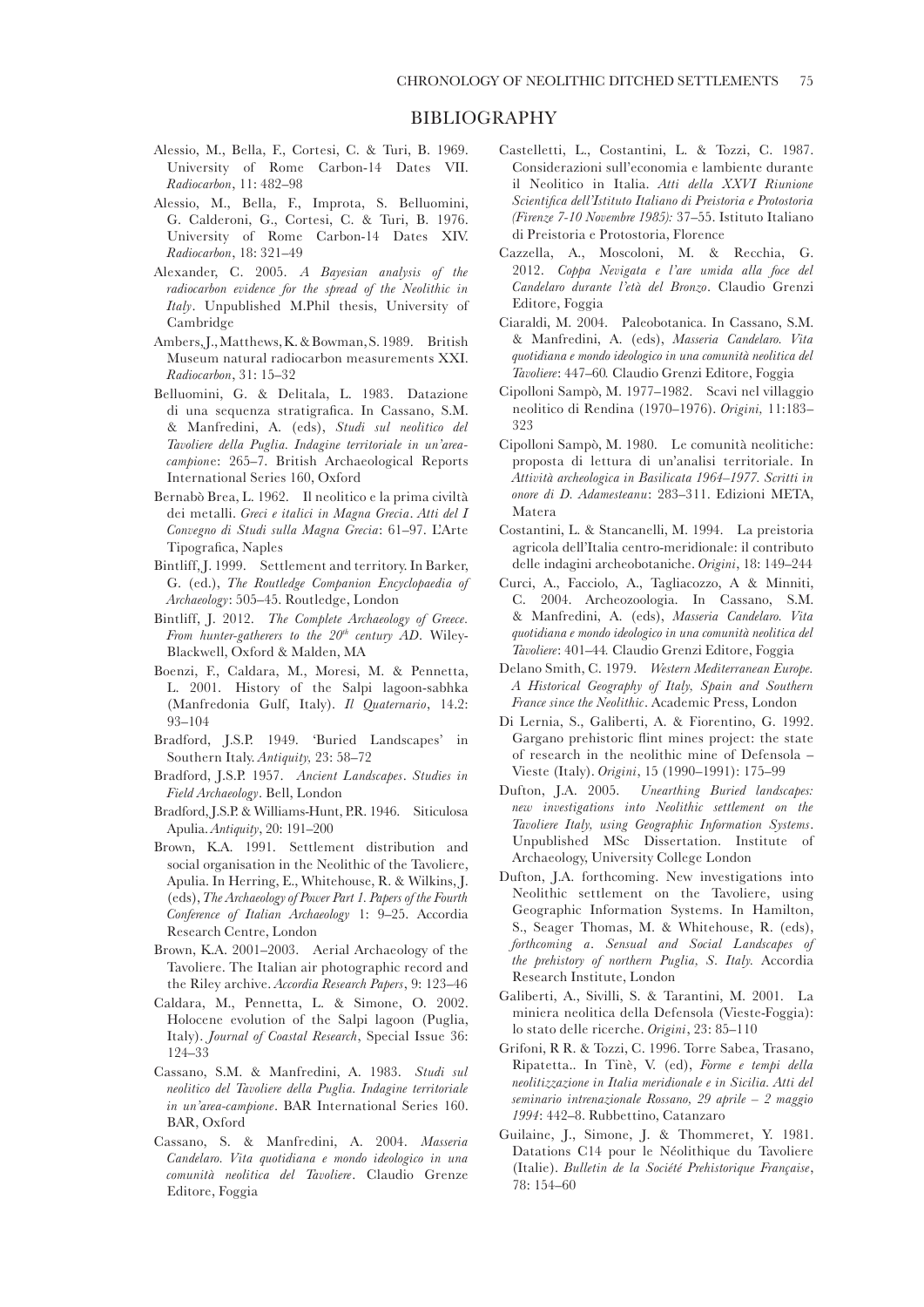- Hamilton, S., Seager Thomas, M. & Whitehouse, R. forthcoming a. *Sensual and Social Landscapes of the prehistory of northern Puglia, South Italy.* Accordia Research Institute, London
- Hamilton, S., Seager Thomas, M. & Whitehouse, R. forthcoming b. Sensory worlds of Grotta Scaloria. In Elster, E., Robb J., Isetti, E. & Travesro, A. (eds), *Grotta Scaloria: Excavations and Research, 1931–1980*: Chapter 3.4. Cotsen Institute of Archaeology, UCLA, Los Angeles, CA
- Hedges, R.E.M., Housley, R.A., Law, I.A. & Bronk, C.R. 1989. Radiocarbon dates from the Oxford AMS system: *Archaeometry* datelist 9. *Archaeometry*, 31: 207–34
- Higgs, E.S. & Vta-Finzi, C. 1972. Prehistoric economies: a territorial approach. In Higgs, E.S. (ed.), *Papers in Economic Prehistory*: 27–36. Cambridge University Press, Cambridge
- Jarman, M.R. 1972. A territorial model for archaeology. In Clarhe, D. (ed.), *Models in Archaeology*: 705–35. Methuen, London
- Jarman, M. R. & Webley, D. 1975. Settlement and land use in Capitanata, Italy. In Eric Higgs (ed.), *Palaeoeconomy*: 177–221. Cambridge University Press, Cambridge
- Jones, G.D.B. 1987. *Apulia. Volume I: Neolithic Settlement in the Tavoliere*. Society of Antiquaries, London
- Linick, T.W. 1980. La Jolla natural radiocarbon measurements IX. *Radiocarbon*, 22: 1034–44
- Linick, T.W. 1984. La Jolla natural radiocarbon measurements X. *Radiocarbon*, 26: 75–110
- Mallory, J.P. (ed.) 1984–7a. Lagnano da Piede I an early Neolithic village in the Tavoliere. *Origini*, 13: 193–290
- Mallory, J.P. 1984–7b. Absolute chronology and conclusions. In Mallory, J.P. (ed.), Lagnano da Piede I – an early Neolithic village in the Tavoliere. *Origini*, 13: 271–6
- Manfredini, A. 1968. Villaggio trincerato a Monte Aquilone (Manfredonia). *Origini*, 2: 65–101
- Manfredini, A. 1972. Il villaggio trincerato di Monte Aquilone nel quadro del neolitico dell'Italia meridionale. *Origini*, 6: 29–153
- Manfredini, A. 1987. Coppa Nevigata. In Cassano, S.M., Cazzella, A., Manfredini, A. & Moscoloni, MN. (eds), *Coppa Nevigata e il suo territorio: testimonianza archaeologiche del Vii a II millennia a.C*.: 49–55. Edizioni Quasar, Rome
- Manfredini, A. & Muntoni, M. 2004. La cronologia. In Cassano, S.M. & Manfredini, A. (eds), *Masseria Candelaro. Vita quotidiana e mondo ideologico in una comunità neolitica del Tavoliere*: 463–5. Claudio Grenzi Editore, Foggia
- Marshall Brown, L. 1984–7. Catalogue. In Mallory, J.P. Lagnano da Piede 1 – an Early Neolithic village in the Tavoliere. *Origini*, 13: 79–85
- Monaco, A. 2011. A simulation of farming and breeding activities: comparing the economic strategies in south east Italy Neolithic communities. *Origini*, 33: 61–81.
- Odetti, G. 1975. Foto aerea e villaggi neolitici del tavoliere. *Atti del Colloquio sulla Preistoria e Protostoria della Daunia, Foggia 24–9 aprile 1973*: 134–6. Istituto Italiano di Preistoria e Protostoria, Florence
- Perlès, C. 2001. *The Early Neolithic in Greece*. Cambridge University Press, Cambridge
- Pluciennik, M. 1994. Holocene hunter-gatherers in Italy. In Skeates, R. & Whitehouse, R. (eds), *Radiocarbon Dating and Italian Prehistory*: 45–59. British School at Rome & Accordia Research Centre, London
- Pluciennik, M. 1997. Radiocarbon determinations and the Mesolithic-Neolithic transition in southern Italy. *Journal of American Archaeology*, 10: 115–50
- Quojani, F. 1983. Rinvenimenti eneolitici e dell'età del bronzo. In Cassano, S.M. & Manfredini, A. (eds), *Studi sul neolitico del Tavoliere della Puglia. Indagine territoriale in un'area-campion*e: 269–92. British Archaeological Reports International Series 160, Oxford
- Radina, F., Sivilli, S., Alhaique, F. Fiorentino, G. & D'Oronzo, C. 2011. L'insediamento neolitico nella media valle Ofantina: l'area di Palata (Canosa di Puglia). *Origini*, 33: 107–56
- Rellini, U. 1919. Villaggi preistorici trincerati di Matera. *Rivista di Antropologia*, 23: 57–89
- Ridola, D. 1926. Le grandi trincee preistoriche di Matera. La ceramica e la civiltà di quell tempo. *Bullettino di Paletnologia Italiana*, 46: 134–74
- Robb, J. 1994. Burial and social reproduction in the Peninsular Italian Neolithic. *Journal of Mediterranean Archaeology*, 7: 29–75
- Robb, J. 2007. *The Early Mediterranean Village. Agency, material culture and social change in Neolithic Italy*. Cambridge University Press, Cambridge
- Robb, J. & Van Hove, D. 2003. Gardening, foraging and herding: Neolithic land use in Southern Italy. *Antiquity*, 72: 241–54
- Sanderson, D. C. W. & Murphy, S. 2010. Using simple portable OSL measurements and laboratory characterisation to help understand complex and heterogeneous sediment sequences for luminescence dating. *Quaternary Geochronology*, 5: 299–305
- Sargent, A. 1985. The carbon-14 chronology of the Early and Middle Neolithic of southern Italy. *Proceedings of the Prehistoric Society*, 51: 31–40
- Simone, L, 1977–82. Il villaggio neolitico della Villa Comunale di Foggia. *Origini*, 11: 129–60
- Skeates, R. 1994. A radiocarbon date-list for prehistoric Italy (c.46,400 BP – 2450 BP/400 cal.BC. In Skeates, R. & Whitehouse, R. (eds), *Radiocarbon Dating and Italian Prehistory*: 148–288. British School at Rome & Accordia Research Centre, London
- Skeates, R. 2000. The social dynamics of enclosure in the Neolithic of the Tavoliere, south-east Italy. *Journal of Mediterranean Archaeology*, 13: 155–88
- Skeates, R. 2003. Radiocarbon dating and interpretations of the Mesolithic-Neolithic transition in Italy. In Ammerman, A.J. & Biagi, P. (eds), *The Widening Harvest. The Neolithic transition in Europe: looking back, looking forward*: 157–87. Archaeological Institute of America, Boston